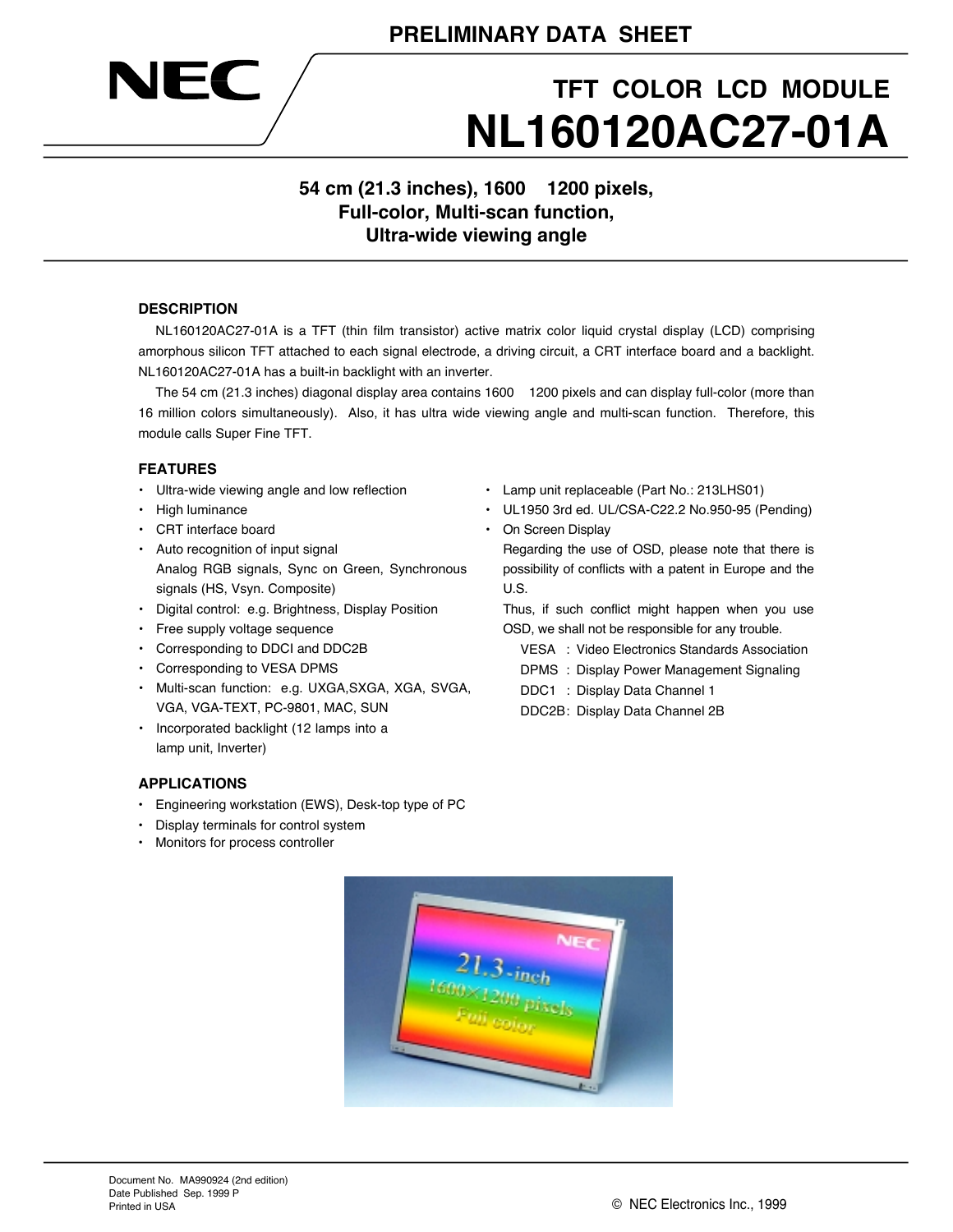### **STRUCTURE AND FUNCTIONS**

A color TFT (thin film transistor) LCD module is comprised of a TFT liquid crystal panel structure, LSIs for driving the TFT array, and a backlight assembly. The TFT panel structure is created by sandwiching liquid crystal material in the narrow gap between a TFT array glass substrate and a color filter glass substrate. After the driver LSIs are connected to the panel, the backlight assembly is attached to the backside of the panel.

RGB (red, green, blue) data signals from a source system is modulated into a form suitable for active matrix addressing by the onboard signal processor and sent to the driver LSIs which in turn addresses the individual TFT cells.

Acting as an electro-optical switch, each TFT cell regulates light transmission from the backlight assembly when activated by the data source. By regulating the amount of light passing through the array of red, green, and blue dots, color images are created with clarity.

### Display area Drive system a-Si TFT active matrix Display colors Full-color Number of pixels 1600 1200 Pixel arrangement RGB vertical stripe Pixel pitch Module size 470.0 (H) 382.0 (V) 41.6 (D) mm (typ.) Weight 3050 g (typ.) Contrast ratio 250:1 (typ.) Viewing angle (more than the contrast ratio of 10:1) **•** Horizontal : 85° (typ., left side, right side) **•** Vertical : 85° (typ., up side, down side) Designed viewing direction **•** Optimum grayscale ( = 2.2): perpendicular Color gamut 60% (typ., At center, To NTSC) Response time 20 ms (typ.), "black" to "white" Luminance  $200 \text{ cd/m}^2$  (typ.) Input signals Analog RGB signals, Synchronous signals (Vsync and Hsync or Composite), Digital data Backlight Direst type: 12 cold cathode fluorescent lamps with an inverter <Replacement parts> Inverter Parts No.: 213PW011 Lamp holder set Parts No.: 213LHS01Supply voltage 12 V, 12 V (Logic/LCD driving, Backlight) Power consumption 71 W (typ.) 324.0 (V) mm 0.270 (H) 0.270 (V) mm

### **OUTLINE OF CHARACTERISTICS (at room temperature)**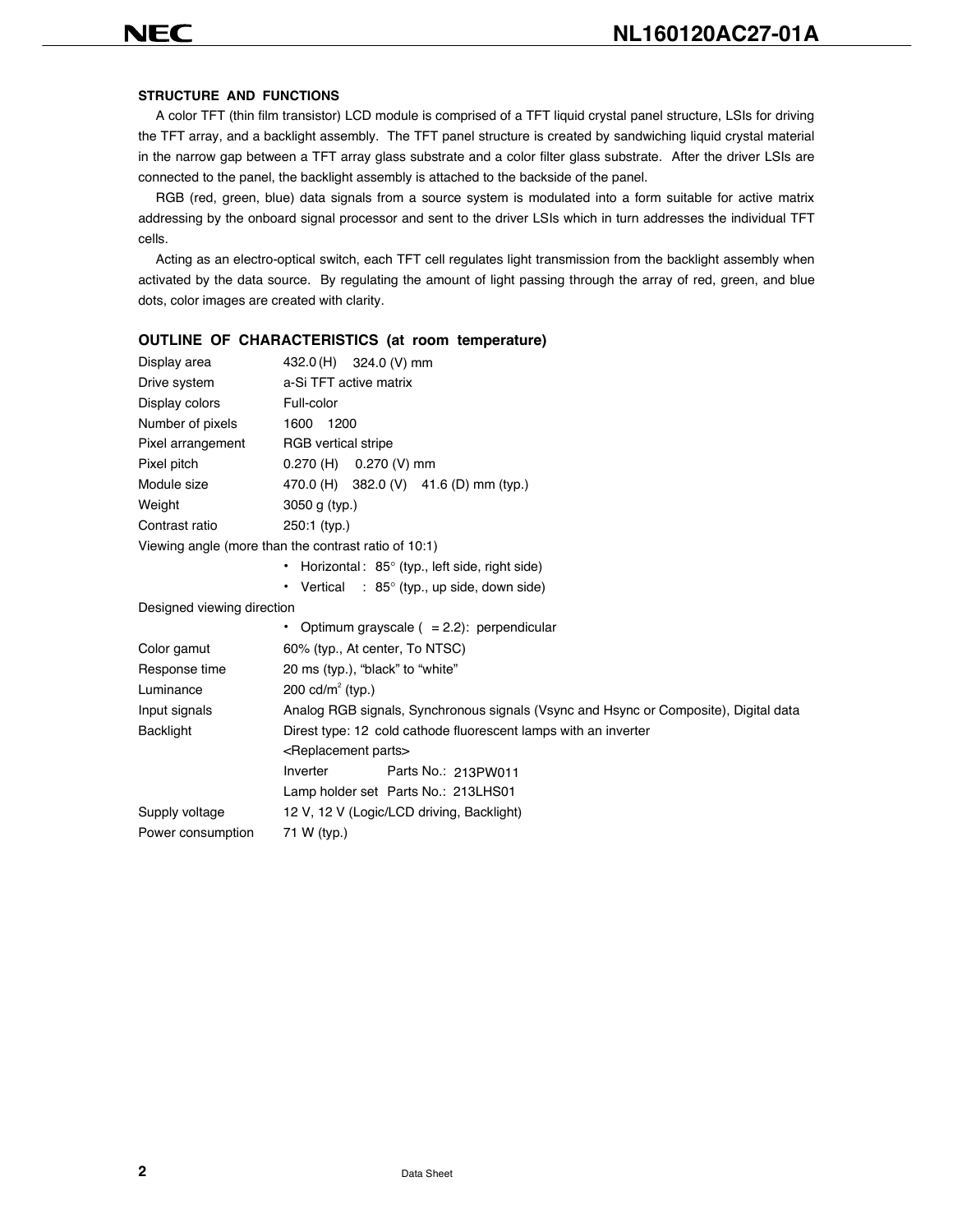### **BLOCK DIAGRAM**



**Note** Frame Ground and GND are connected in this module. GNDB is not connected to Frame Ground.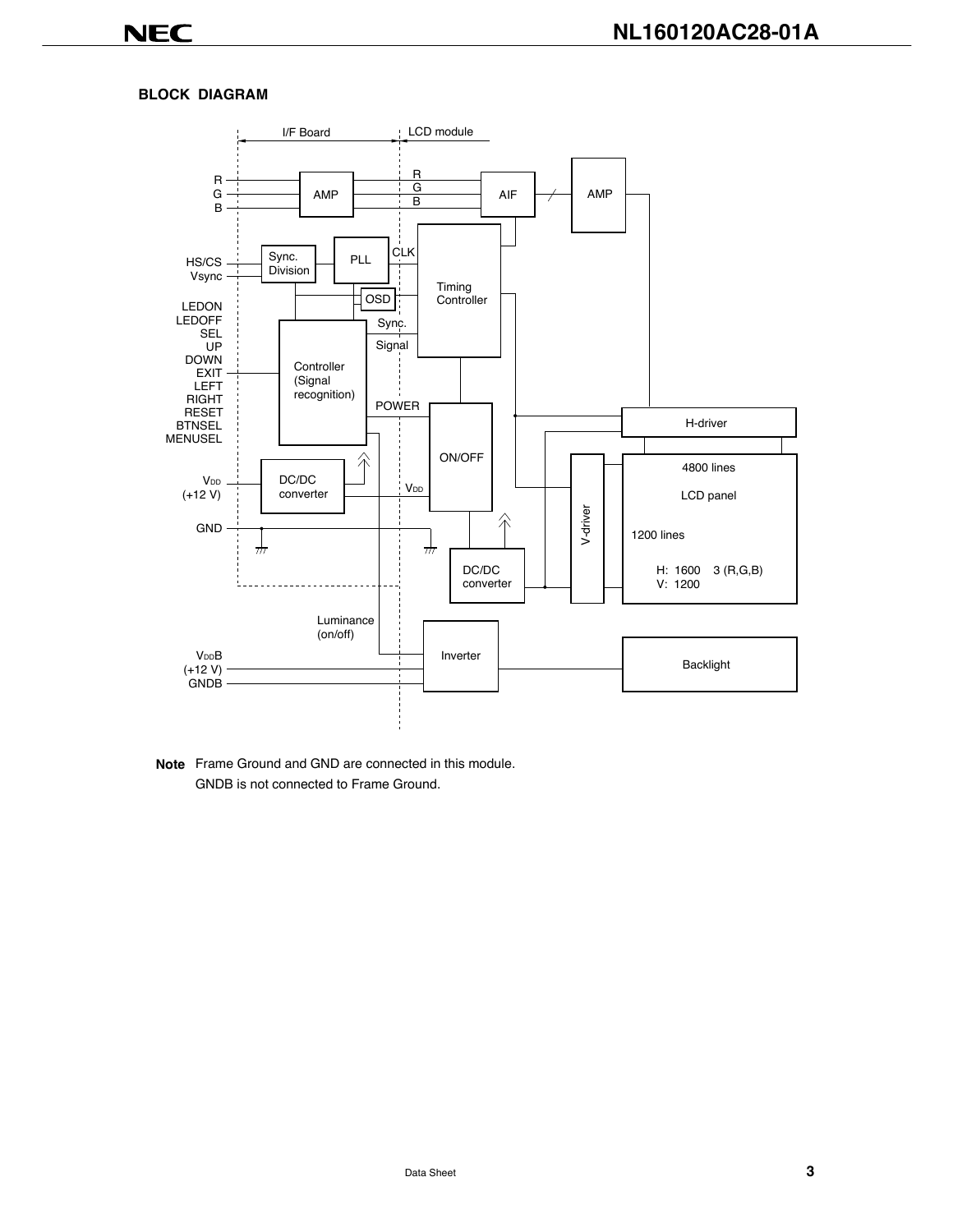### **SPECIFICATIONS**

### **GENERAL SPECIFICATIONS**

| Item              | Contents                                                      |      |  |  |
|-------------------|---------------------------------------------------------------|------|--|--|
| Module size       | $382.0 \pm 1.0$ (V)<br>42.5 (max.) (D)<br>470.0 $\pm$ 1.0 (H) |      |  |  |
| Display area      | 324.0 (V)<br>432.0 (H)                                        |      |  |  |
| Number of dots    | 1200 (V)<br>3 (H)<br>1600                                     | dots |  |  |
| Pixel pitch       | 0.270(V)<br>$0.270$ (H)                                       | mm   |  |  |
| Dot pitch         | 0.270(V)<br>$0.090$ (H)                                       |      |  |  |
| Pixel arrangement | RGB (Red, Green, Blue) vertical stripe                        |      |  |  |
| Display colors    | Full color                                                    |      |  |  |
| Weight            | 3150 (max.)                                                   | g    |  |  |

### **ABSOLUTE MAXIMUM RATINGS**

| Parameter                                  | Symbol                 | Rating<br>Unit                                                                            |        | Remarks                       |
|--------------------------------------------|------------------------|-------------------------------------------------------------------------------------------|--------|-------------------------------|
| Supply voltage                             | <b>V</b> <sub>DD</sub> | v<br>$-0.3$ to $+14$                                                                      |        | $Ta = 25^{\circ}C$            |
|                                            | <b>V<sub>DD</sub>B</b> | $-0.3$ to $+14$                                                                           | v      |                               |
| Logic input voltage                        | V <sub>ln1</sub>       | $\vee$<br>$-0.3$ to + 5.5                                                                 |        | $Ta = 25^{\circ}C$            |
| R, G, B input voltage                      | V <sub>ln2</sub>       | $-6.0$ to $+6.0$                                                                          | $\vee$ | $V_{DD} = 12 V$               |
| CLK input voltage                          | V <sub>ln3</sub>       | $-7.0$ to $+7.0$                                                                          | v      |                               |
| Storage temp.                              | Tst                    | $-20$ to $+60$                                                                            | °C     |                               |
| Operating temp.                            | Top                    | °C<br>0 to 50                                                                             |        | Module surface<br><b>Note</b> |
| Humidity                                   |                        | 95% relative humidity                                                                     |        | Ta $40^{\circ}$ C             |
| (no condensation)<br>85% relative humidity |                        |                                                                                           |        | $40 < Ta$ 50 °C               |
|                                            |                        | Absolute humidity shall not exceed $Ta = 50^{\circ}C$ ,<br>85 % relative humidity) level. |        | $Ta > 50^{\circ}C$            |

**Note:** Measure at panel center (Inlcluding self heat)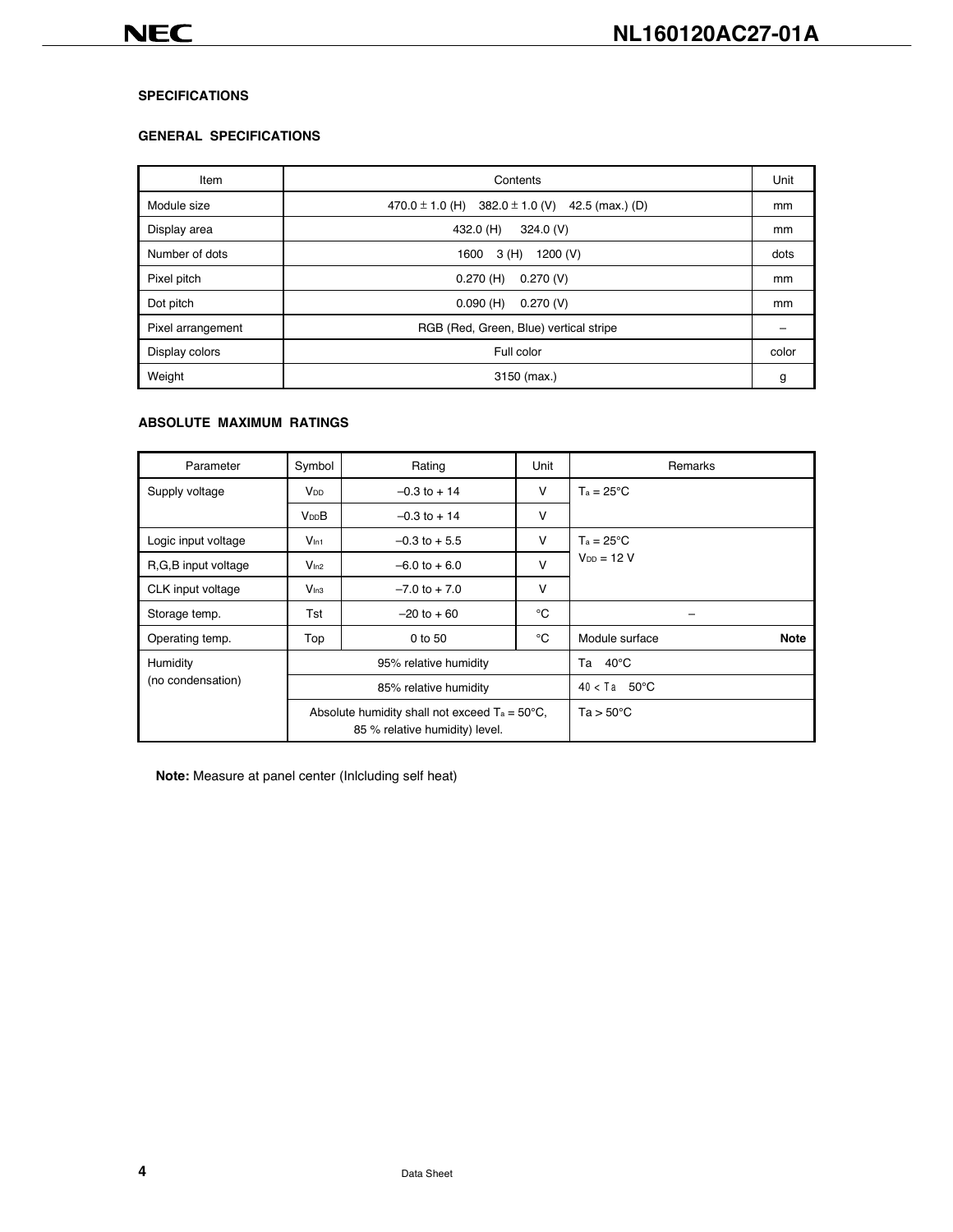### **ELECTRICAL CHARACTERISTICS**

### **(1) Logic, LCD driving, Backlight**

|                          |                  |      |               |                          |        | $(T_a = 25^{\circ}C)$                                     |  |
|--------------------------|------------------|------|---------------|--------------------------|--------|-----------------------------------------------------------|--|
| Item                     | Symbol           | Min. | Typ.          | Max.                     | Unit   | Remarks                                                   |  |
| Supply voltage           | V <sub>DD</sub>  | 10.8 | 12.0          | 13.2                     | v      | Logic and LCD driving                                     |  |
|                          | <b>VDDB</b>      | 11.4 | 12.0          | 13.2                     | $\vee$ | Backlight                                                 |  |
| Logic input "L" voltage  | VIL              | 10.8 |               | 0.8                      | v      | HS/CS, Vsync, UP, DOWN, SEL,<br>RESET, EXIT, RIGHT, LEFT, |  |
| Logic input "H" voltage  | V <sub>IH</sub>  | 2.2  |               | 5.25                     | $\vee$ | DDCCLK, DDCDAT                                            |  |
| Logic output "L" voltage | V <sub>oL1</sub> |      |               | 0.4                      |        | <b>DDCAT</b>                                              |  |
| Logic output "H" voltage | V <sub>OH1</sub> | 2.4  |               | $\overline{\phantom{0}}$ | $\vee$ |                                                           |  |
| Logic input "L" current  | lu.              | $-1$ |               |                          | A      | HS/CS, Vsync                                              |  |
| Logic input "H" current  | Ιн               |      |               | 1                        | A      |                                                           |  |
| Supply current           | Inp              |      | 1700<br>Note1 | 2200<br>Note2            | mA     | $V_{DD} = 1, 2, 0, V$                                     |  |
|                          |                  |      |               | 70<br>Note2              | mA     | Power saving mode<br>$V_{DD} = 12.0 V$                    |  |
|                          | Ina              |      | 4200          | 5000                     | mA     | $VDB = 12.0 V$<br>(Max. luminance)                        |  |
|                          |                  |      |               | 10                       | mA     | Power saving mode<br>$VDB = 12.0 V$                       |  |

**Notes 1.** Checker flag pattern (in EIAJ ED-2522)

**2.** Pixel checkered pattern

### **(2) Video signal (R, G, B) input**

 $(T_a = 25^{\circ}C)$ 

| Item                              | Min.         | Typ.                     | Max.             | Unit | Remarks                       |
|-----------------------------------|--------------|--------------------------|------------------|------|-------------------------------|
| Maximum amplitude (white - black) | 0<br>(black) | 0.7<br>(white)           | $^*A$            | Vp-p | <b>Note</b>                   |
| DC input level (black)            | 0.5          | $\overline{\phantom{0}}$ | $+2.5$           | v    | -                             |
| Sync level                        | 0.2          | 0.3                      | $*_{\mathsf{B}}$ | Vp-p | G terminal<br>(sync on green) |
| $*A + B$                          |              | $\overline{\phantom{0}}$ | 1.1              | Vp-p |                               |

**Note** Contrast adjustment is needed if the amplitude exceeds 0.7 Vp-p.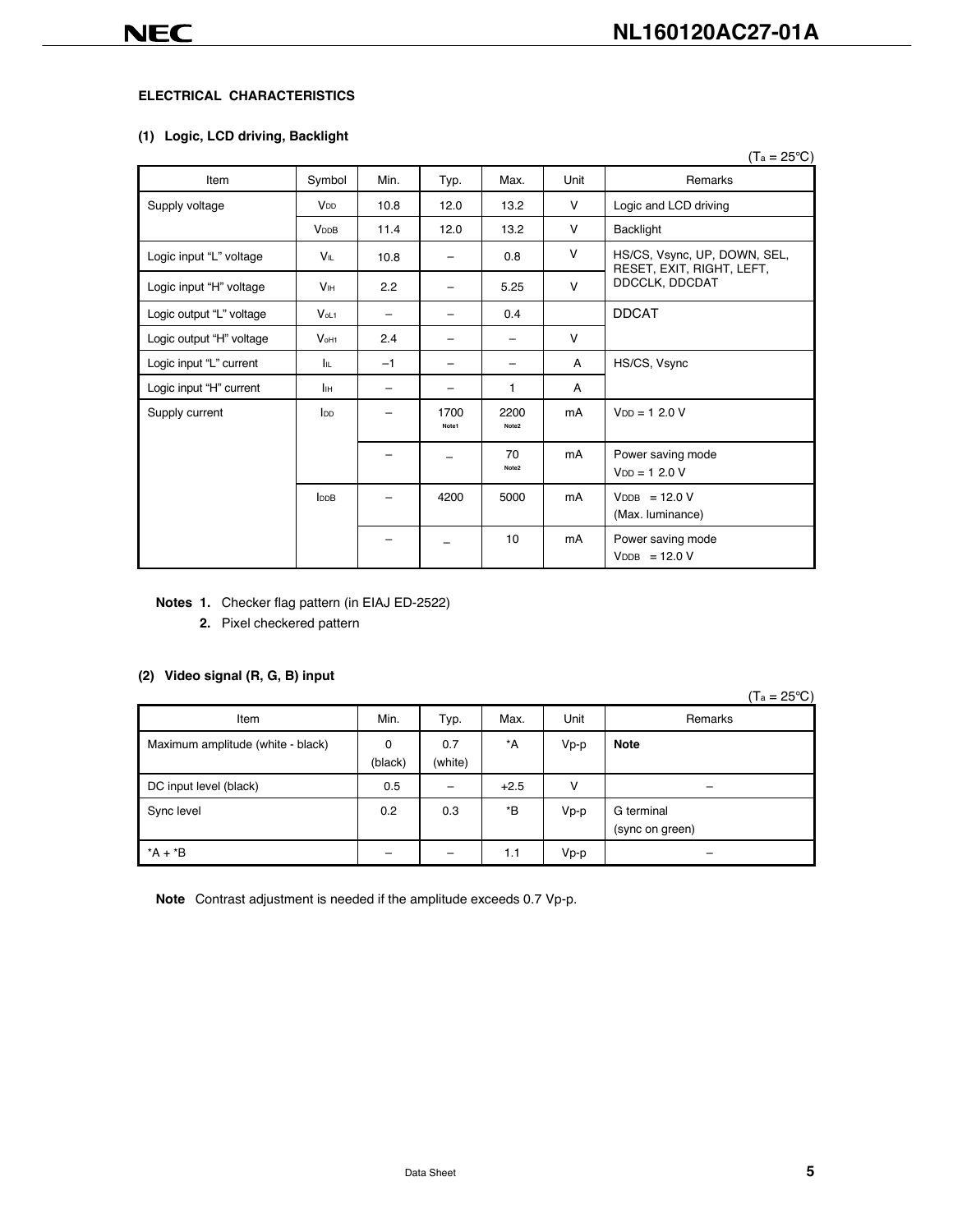### **POWER SUPPLY DESIGN**

- (1) 12 V for backlight should be started up within 80 ms, otherwise, the protection circuit makes the backlight turns off.
- (2) If the power supply voltage is applied while UP and DOWN are connected to GND, the input control signals become ineffective mode. To reset this mode, turn off the power once and turn on the power while UP and DOWN are connected to GND. Then, the mode will be released.
- (3) Inverter current wave

Inverter current wave is as follows.



Input Vsync frequency 75 Hz:  $K = 4.6$ Input Vsync frequency  $> 75$  Hz: K = 3.6

(4) Ripple of supply voltage

Please note that the ripple at the input connector of the module should be within the values shown in this table. It the ripple is beyond these values, the noise may appear on the screen.

|                  | Vdd<br>(for logic and LCD driver) | <b>V<sub>DD</sub>B</b><br>(for backlight) |
|------------------|-----------------------------------|-------------------------------------------|
| Acceptable range | $100$ mVp-p                       | 200 mVp-p                                 |

**Note** The acceptable range of ripple voltage includes spike noise.

Example of the power supply connection

a) Separate the power supply b) Put the filter



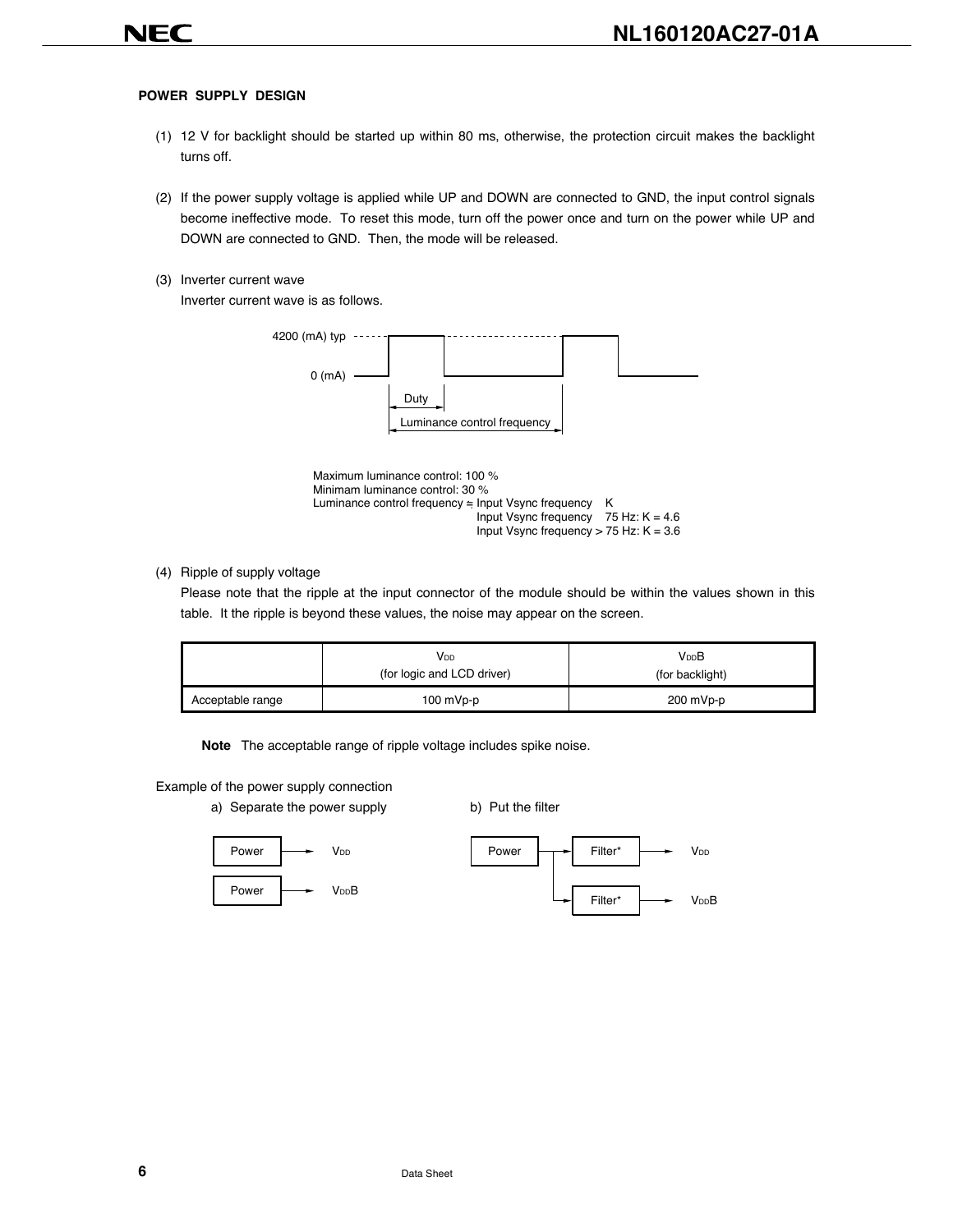### **INTERFACE INTERFACE CONNECTION**

### (1) CN101

| Part No.      | : MRF03-6R-SMT                                                                                |
|---------------|-----------------------------------------------------------------------------------------------|
|               | Adaptable socket: MRF03-2 6P-1.27 (For cable type) or MRF03-6PR-SMT (For board to board type) |
| Supplier      | : HIROSE ELECTRIC CO., LTD. (coaxial type)                                                    |
| Coaxial cable | : UL20537PF75VLAS                                                                             |
| Supplier      | : HITACHI CO., LTD.                                                                           |

**Note** A coaxial cable shield should be connected with GND.

| Pin No. | Symbol | Pin No. | Symbol |
|---------|--------|---------|--------|
|         |        |         | Vsync  |
| 2       | G      | h       | HS/CS  |
|         |        |         | N.C.   |

Figure from socket view



**Note** N.C. (No connection) should be open.

### (2) CN102

Part No. : IL-Z-4PL-SMTY

Adaptable socket: IL-Z-4S-S125C3

Supplier : Japan Aviation Electronics Industry Limited (JAE)

| Figure from so | Symbol         | Pin No. | Symbol        | Pin No. |
|----------------|----------------|---------|---------------|---------|
|                | <b>MENUSEL</b> | ₽       | <b>DDCCLK</b> |         |
| 3              | <b>GND</b>     |         | <b>DDCDAT</b> | റ       |

Figure from socket view



### (3) CN103

Part No. : DF14A-25P-1.25H Adaptable socket: DF14-25S-1.25C Supplier : HIROSE ELECTRIC CO,. LTD.

| Pin No. | Symbol        | Pin No. | Symbol            |
|---------|---------------|---------|-------------------|
| 1       | <b>LEDON</b>  | 14      | <b>EXIT</b>       |
| 2       | <b>LEDOFF</b> | 15      | <b>GND</b>        |
| 3       | <b>GND</b>    | 16      | N.C.              |
| 4       | N.C.          | 17      | <b>GND</b>        |
| 5       | N.C.          | 18      | TEST <sub>1</sub> |
| 6       | <b>RIGHT</b>  | 19      | <b>BTNSEL</b>     |
| 7       | <b>LEFT</b>   | 20      | N.C.              |
| 8       | <b>RESET</b>  | 21      | N.C.              |
| 9       | N.C.          | 22      | N.C.              |
| 10      | <b>GND</b>    | 23      | <b>GND</b>        |
| 11      | <b>SEL</b>    | 24      | N.C.              |
| 12      | UP            | 25      | N.C.              |
| 13      | <b>DOWN</b>   |         |                   |

**Note** N.C. (No connection) should be open. TEST1 should be grounded.

Figure from socket view

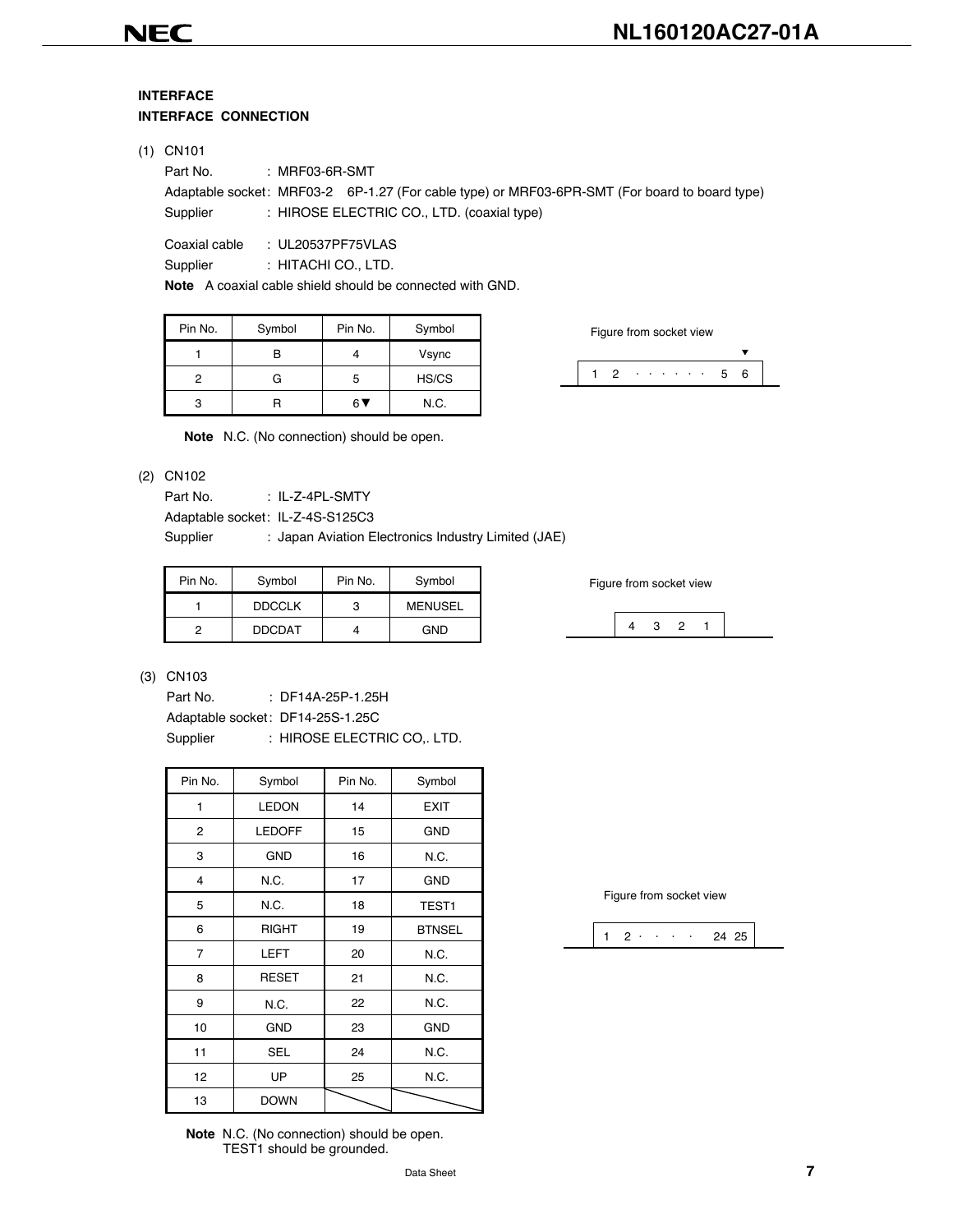### **NL160120AC27-01A**

(4) CN104

Part No. : IL-Z-8PL-SMTY

Adaptable socket: IL-Z-8S-S125C3

Supplier : Japan Aviation Electronics Industry Limited (JAE)

| Pin No. | Symbol          | Pin No. | Symbol     |
|---------|-----------------|---------|------------|
|         | V <sub>DD</sub> | 5       | <b>GND</b> |
| 2       | V <sub>DD</sub> | 6       | <b>GND</b> |
| 3       | V <sub>DD</sub> |         | <b>GND</b> |
|         | V <sub>DD</sub> | R       | <b>GND</b> |

Figure from socket view



### (5) CN201

Part No. : DF3-8P-2H Adaptable socket: DF3-8S-2C

Supplier : HIROSE ELECTRIC CO., LTD.

| Pin No. | Symbol      | Pin No. | Symbol            |
|---------|-------------|---------|-------------------|
|         | <b>GNDB</b> | 5       | V <sub>DD</sub> B |
| 2       | <b>GNDB</b> | 6       | V <sub>DD</sub> B |
| 3       | <b>GNDB</b> |         | V <sub>DD</sub> B |
|         | <b>GNDB</b> | 87      | V <sub>DD</sub> B |



Rear view

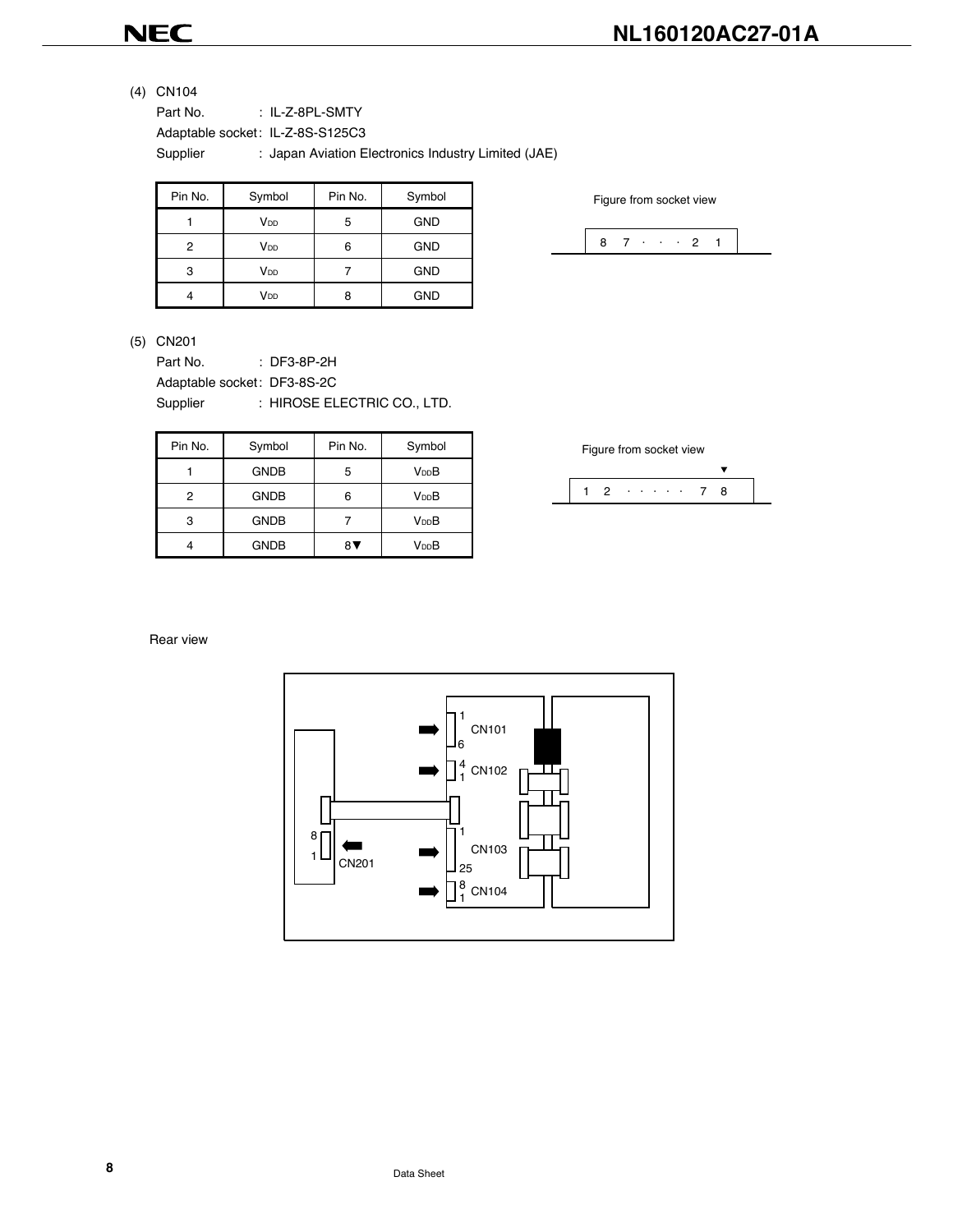### **PIN FUNCTION**

| Symbol            | I/O          | Logic                    | Description                                                                                                                                                                         |
|-------------------|--------------|--------------------------|-------------------------------------------------------------------------------------------------------------------------------------------------------------------------------------|
| HS/CS             | Input        | Negative                 | Horizontal synchronous signal input or composite synchronous signal input<br>(TTL level), Positive/Negative auto recognition                                                        |
| Vsync             | Input        | Negative                 | Vertical synchronous signal input (TTL level)<br>Positive/Negative auto recognition, Clock input for DDC1                                                                           |
| R                 | Input        |                          | Red video signal input (0.7 Vp-p, input impedance 75 )                                                                                                                              |
| G                 | Input        |                          | Green video signal input (0.7 Vp-p, input impedance 75 )                                                                                                                            |
| B                 | Input        |                          | Blue video signal input (0.7 Vp-p, input impedance 75 )                                                                                                                             |
| <b>SEL</b>        | Input        | Negative                 | Control function select signal (TTL level)<br>SEL is pulled up in the module.<br>Detail of the functions are mentioned in CONTROL FUNCTIONS.<br>"H" or "open": SEL off, "L": SEL on |
| UP                | Input        | Negative                 | Control signal (TTL level)<br>The signal increases the value of the functions selected.<br>UP is pulled up in the module.<br>"H" or "open": UP off, "L": UP on                      |
| <b>DOWN</b>       | Input        | Negative                 | Control signal (TTL level)<br>The signal decreases the value of the functions selected.<br>DOWN is pulled up in the module.<br>"H" or "open": DOWN off, "L": DOWN on                |
| <b>EXIT</b>       | Input        | Negative                 | Control signal (TTL level)<br>The signal initializes the selected function.<br>EXIT is pulled up in the module.<br>"H" or open": EXIT off, "L": EXIT on                             |
| <b>RIGHT</b>      | Input        | Negative                 | Control signal (TTL level)<br>This signal increase the value or shift the position to right.<br>This input is valid only in case of 7SW mode. It is pulled up in the module         |
| <b>LEFT</b>       | Input        | Negative                 | Control signal (TTL level)<br>This signal decrease the value or shift the position to left.<br>This input is valid only in case of 7SW mode. It is pulled up in the module          |
| <b>RESET</b>      | Input        | Negative                 | Control signal (TTL level)<br>This signal resets the value or the position.<br>This input is valid only in case of 7SW mode. It is pulled up in the module                          |
| <b>DDCCLK</b>     | Input        | Positive                 | CLK for DDC2B                                                                                                                                                                       |
| <b>DDCDAT</b>     | Input/Output | Positive                 | Data for DDC1/2B, read/write                                                                                                                                                        |
| <b>LEDON</b>      | Output       | Positive                 | Indicator for LED power on<br>"H": normal mode select, "L": Other status                                                                                                            |
| <b>LEDOFF</b>     | Output       | Positive                 | Indicator for power save mode<br>"H": power save mode select, "L": Other status                                                                                                     |
| <b>BTNSEL</b>     | Input        |                          | Select signal for Adjustment Switches. Refer to ADJUSTMENT SWITCH (SW)<br>SELECT.<br>It is pulled up in the module.                                                                 |
| TEST <sub>1</sub> | Input        |                          | This is for internal test purpose. It should be grounded (GND)<br>It is pulled up in the module.                                                                                    |
| <b>MENUSEL</b>    | Input        |                          | Select signal of OSD design. Refer OSD DESIGN SELECT                                                                                                                                |
| V <sub>DD</sub>   |              |                          | Power supply for Logic and LCD driving +12V (+/- 10%)                                                                                                                               |
| <b>VDDB</b>       |              | $\overline{\phantom{0}}$ | Power supply for backlight $+12V$ ( $+/- 10\%$ )                                                                                                                                    |
| <b>GND</b>        |              |                          | Ground for logic and LCD driving (VDD)                                                                                                                                              |
| <b>GNDB</b>       |              |                          | Ground for backlight (VDDB)                                                                                                                                                         |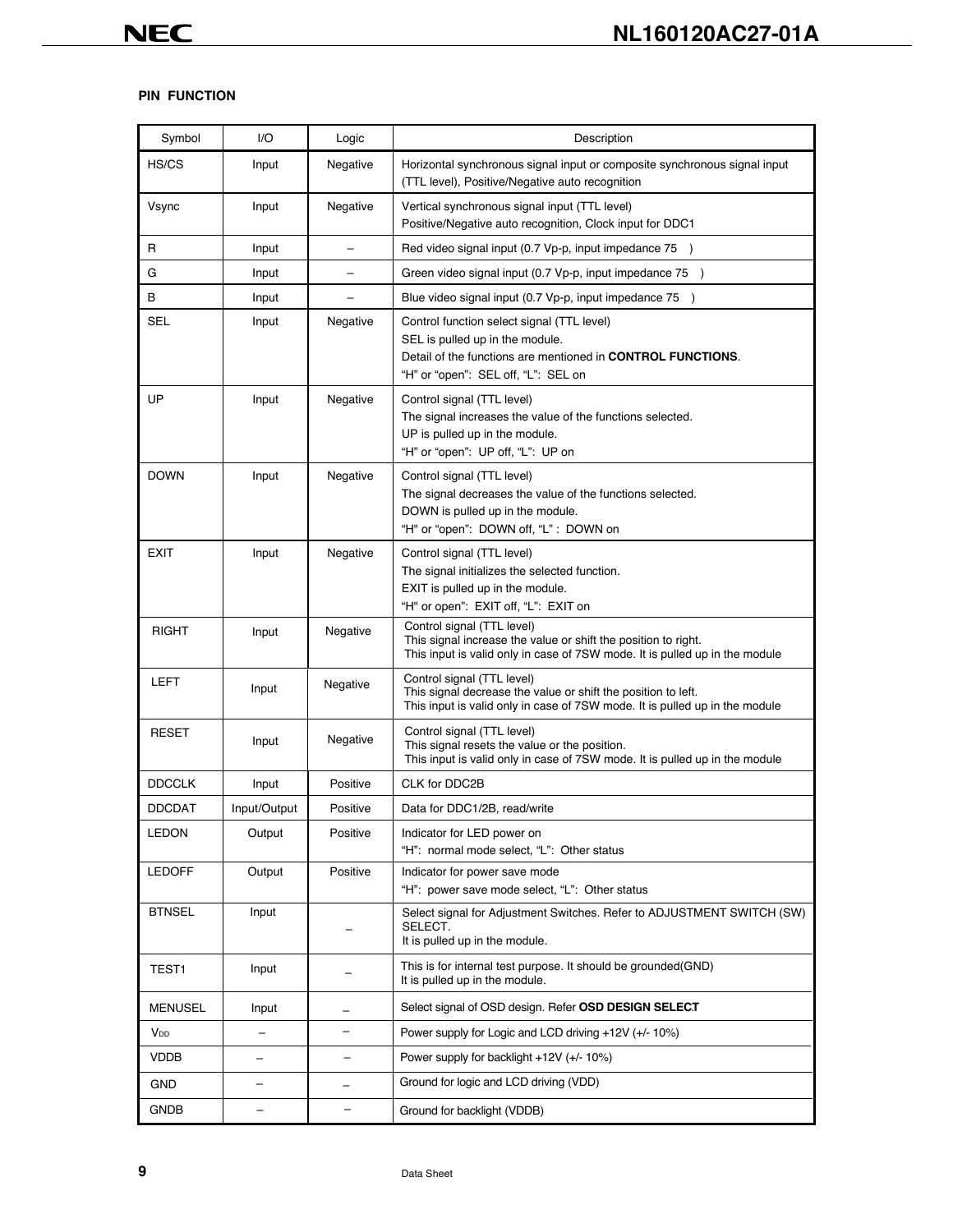- **Notes 1**: Frame Ground (FG) and GND are connected in the module. GNDB is not connected in this module.
	- **2**: 12 V for backlight should be started up within 80 ms, otherwise, the protection circuit makes the backlight turns off.

### **ADJSTMENT SWITCH (SW) SELECT**

| <b>BTNSEL</b>                    | 661 33                          | "Open" (Pull-up internally)       |
|----------------------------------|---------------------------------|-----------------------------------|
| <b>Adjustment SW</b>             | 4 SW                            | 7SW                               |
| <b>Functions &amp; Operation</b> | Same as conventional operation. | Operation is more easier than 4SW |

#### **OSD DESIGN SELECT**

| 661 33<br>MENUSEL                |                                  | "Open" (Pull-up internally) |  |  |
|----------------------------------|----------------------------------|-----------------------------|--|--|
| OSD without background<br>OSD    |                                  | OSD with background         |  |  |
| <b>Functions &amp; Operation</b> | OSD background is transparetent. | OSD background is blue.     |  |  |

#### **EQUIVALENT CIRCUIT FOR LED**

| Symbol                        | I/O    | Equivalent circuit                                  |
|-------------------------------|--------|-----------------------------------------------------|
| <b>LEDON</b><br><b>LEDOFF</b> | Output | RN2306 (Toshiba)<br>or Equivalents<br>$\sim$ Output |

#### **<Example of LED circuit>**



Data Sheet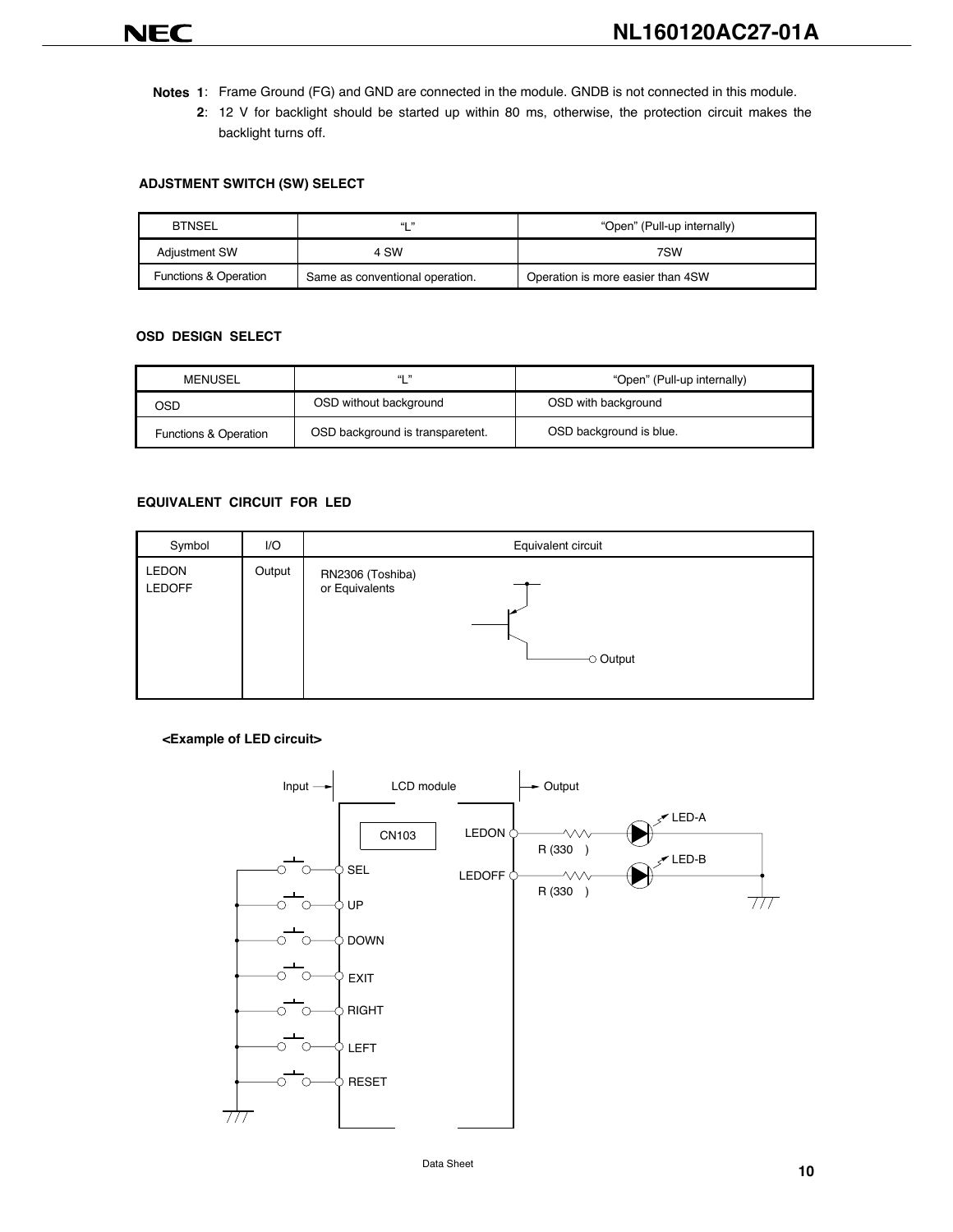### **INPUT SYNCHRONOUS SIGNAL**

This module is corresponding to the synchronous signals below.

|                                                 | Synchronous signal |          |                   |  |  |  |
|-------------------------------------------------|--------------------|----------|-------------------|--|--|--|
| Auto recognition mode                           | HS/CS              | Vsync    | Sync. On Green    |  |  |  |
| Separate synchronous signal mode (Hsync, Vsync) | Input              | Input    | Input or no input |  |  |  |
| Composite synchronous signal mode               | Input (CS)         | No input | Input or no input |  |  |  |
| Sync. On Green mode                             | No input           | No input | Input             |  |  |  |
| Power save mode                                 | No input           | No input | No input          |  |  |  |
|                                                 | No input           | Input    | Input or no input |  |  |  |
|                                                 | Input (HS)         | No input | Input or no input |  |  |  |

**Note** Power save mode corresponds to VESA DPMA.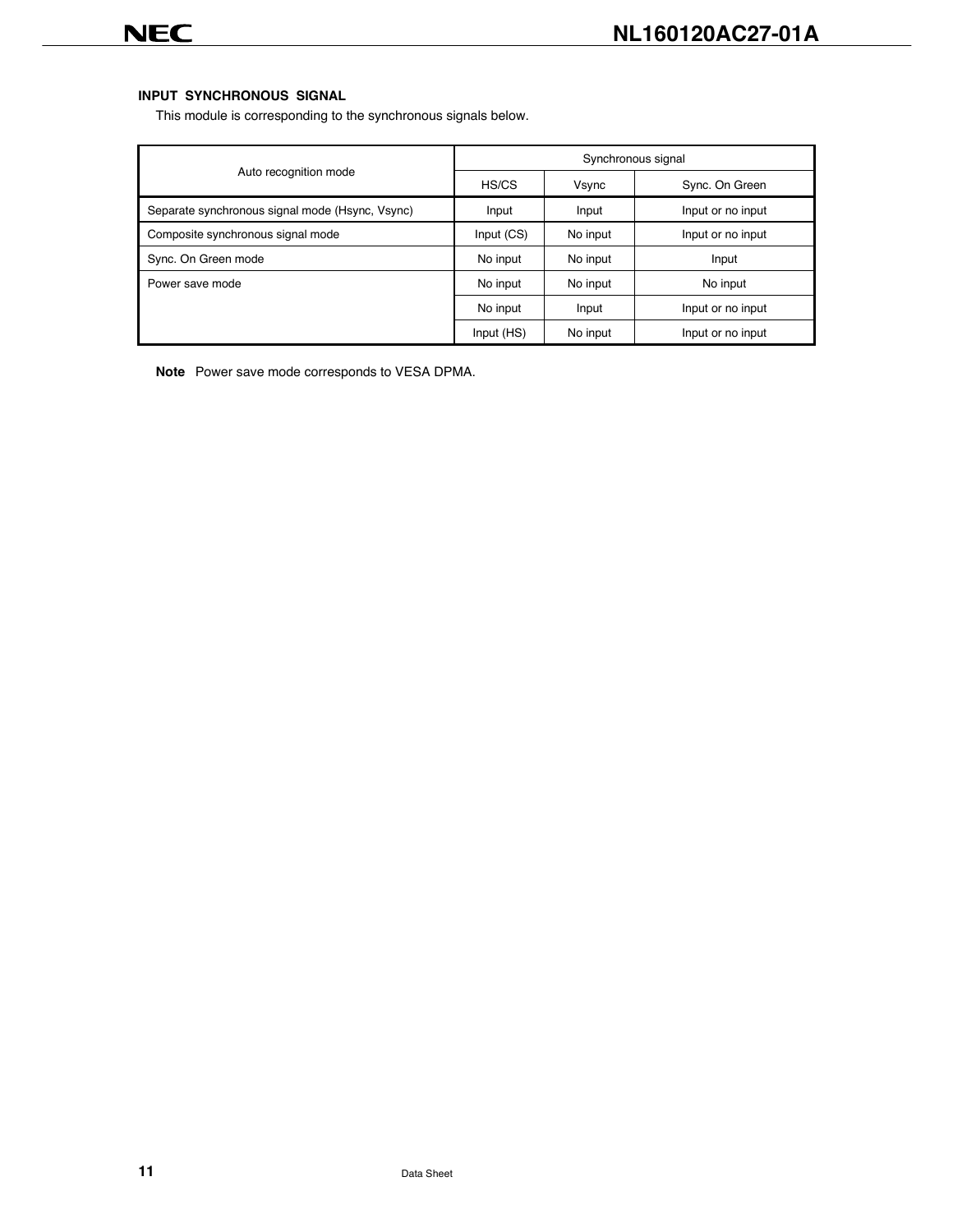### **PRESET TIMING**

The 21 types of display timing shown below are preset in this module. When the timing signals in this table are input, the device automatically assesses display timing and controls the display using the preset value.

| No.          | Display<br>resolution<br>(dots) | Vsync<br>(Hz) | Hsync<br>(kHz) | <b>DOTCLK</b><br>(MHz) | $\vee$<br>Pulse<br>(H) | $\vee$<br>B.porch<br>(V) | H.<br>Pulse<br>(DOTCLK) | H<br>B.porch<br>(DOTCLK) | Sync<br>Logic<br>V, H | Remarks                                                   |
|--------------|---------------------------------|---------------|----------------|------------------------|------------------------|--------------------------|-------------------------|--------------------------|-----------------------|-----------------------------------------------------------|
| $\mathbf{1}$ | 640<br>400                      | 56.432        | 24.830         | 21.053                 | 8                      | 25                       | 96                      | 48                       | $-,-$                 | NEC PC98                                                  |
| 2            | 640<br>480                      | 59.992        | 31.469         | 25.175                 | $\mathbf{2}$           | 33                       | 96                      | 48                       | $-,-$                 | <b>VGA</b>                                                |
| 3            | 400<br>720                      | 70.087        | 31.469         | 28.322                 | $\mathbf{2}$           | 35                       | 108                     | 45                       | $+,-$                 | <b>VGA TXT</b>                                            |
| 4            | 800<br>600                      | 60.317        | 37.879         | 40.000                 | 4                      | 23                       | 128                     | 88                       | $+,+$                 | <b>VESA</b>                                               |
| 5            | 640<br>480                      | 66.667        | 35.000         | 30.240                 | 3                      | 39                       | 64                      | 96                       | SonG<br>type A        | Macintosh                                                 |
| 6            | 640<br>480                      | 75.000        | 37.500         | 31.500                 | 3                      | 16                       | 64                      | 120                      | $-,-$                 | <b>VESA</b>                                               |
| 7            | 720<br>400                      | 85.039        | 37.927         | 35.500                 | 3                      | 42                       | 36                      | 144                      | $+,-$                 | $\ensuremath{\mathsf{VESA}}^{\ensuremath{\mathsf{Note}}}$ |
| 8            | 640<br>480                      | 85.008        | 43.269         | 36.000                 | 3                      | 25                       | 48                      | 112                      | $-,-$                 | <b>VESA<sup>Note</sup></b>                                |
| 9            | 1024<br>768                     | 60.004        | 48.363         | 65.000                 | 6                      | 29                       | 136                     | 160                      | $-,-$                 | <b>VESA</b>                                               |
| 10           | 800<br>600                      | 75.000        | 46.875         | 49.500                 | 3                      | 21                       | 80                      | 160                      | $+,+$                 | <b>VESA</b>                                               |
| 11           | 832<br>624                      | 74.565        | 49.735         | 57.283                 | 3                      | 39                       | 64                      | 224                      | SonG<br>type A        | Macintosh                                                 |
| 12           | 600<br>800                      | 85.061        | 53.674         | 56.250                 | 3                      | 27                       | 64                      | 152                      | $+,+$                 | <b>VESA<sup>Note</sup></b>                                |
| 13           | 1024<br>768                     | 70.069        | 56.476         | 75.000                 | 6                      | 29                       | 136                     | 144                      | $-,-$                 | <b>VESA</b>                                               |
| 14           | 1024<br>768                     | 75.029        | 60.023         | 78.750                 | 3                      | 28                       | 96                      | 176                      | $-,-$                 | <b>VESA</b>                                               |
| 15           | 1280<br>1024                    | 60.020        | 63.981         | 108.000                | 3                      | 38                       | 112                     | 248                      | $+,+$                 | <b>VESA</b>                                               |
| 16           | 1152<br>900                     | 66.003        | 61.846         | 94.500                 | 4                      | 31                       | 128                     | 208                      | $CS(-)$               | $\mathsf{SUM}^\mathsf{Note}$                              |
| 17           | 1024<br>768                     | 77.068        | 62.040         | 84.375                 | $\overline{4}$         | 31                       | 128                     | 176                      | $CS(-)$               | $\mathsf{SUM}^\mathsf{Note}$                              |
| 18           | 1280<br>1024                    | 67.189        | 71.691         | 117.000                | 8                      | 33                       | 112                     | 224                      | $CS(-)$               | <b>SUN</b>                                                |
| 19           | 1152<br>900                     | 76.149        | 71.809         | 108.000                | 8                      | 33                       | 128                     | 192                      | $CS(-)$               | $\mathsf{SUM}^\mathsf{Note}$                              |
| 20           | 1280<br>1024                    | 75.025        | 79.976         | 135.000                | 3                      | 38                       | 144                     | 248                      | $+,+$                 | <b>VESA</b>                                               |
| 21           | 1600 x 1200                     | 60.000        | 75.000         | 162.000                | 3                      | 46                       | 192                     | 304                      | $+,+$                 | <b>VESA</b>                                               |

\* These preset timings are not included in the specifications of the LCD module. Use preset timing only after careful evaluation.

**Note 1.** Please bear in mind slight adjustment (multiplication value, clock delay, and display location) is required as a result of equipment variation even if input is performed with the display timing of this table.

Readjustment, however, is unnecessary because adjusted values are stored in memory for every preset number.

Display is controlled with preset timing near HS and Vsync frequency even if a signal with a timing other than the preset display timing is input.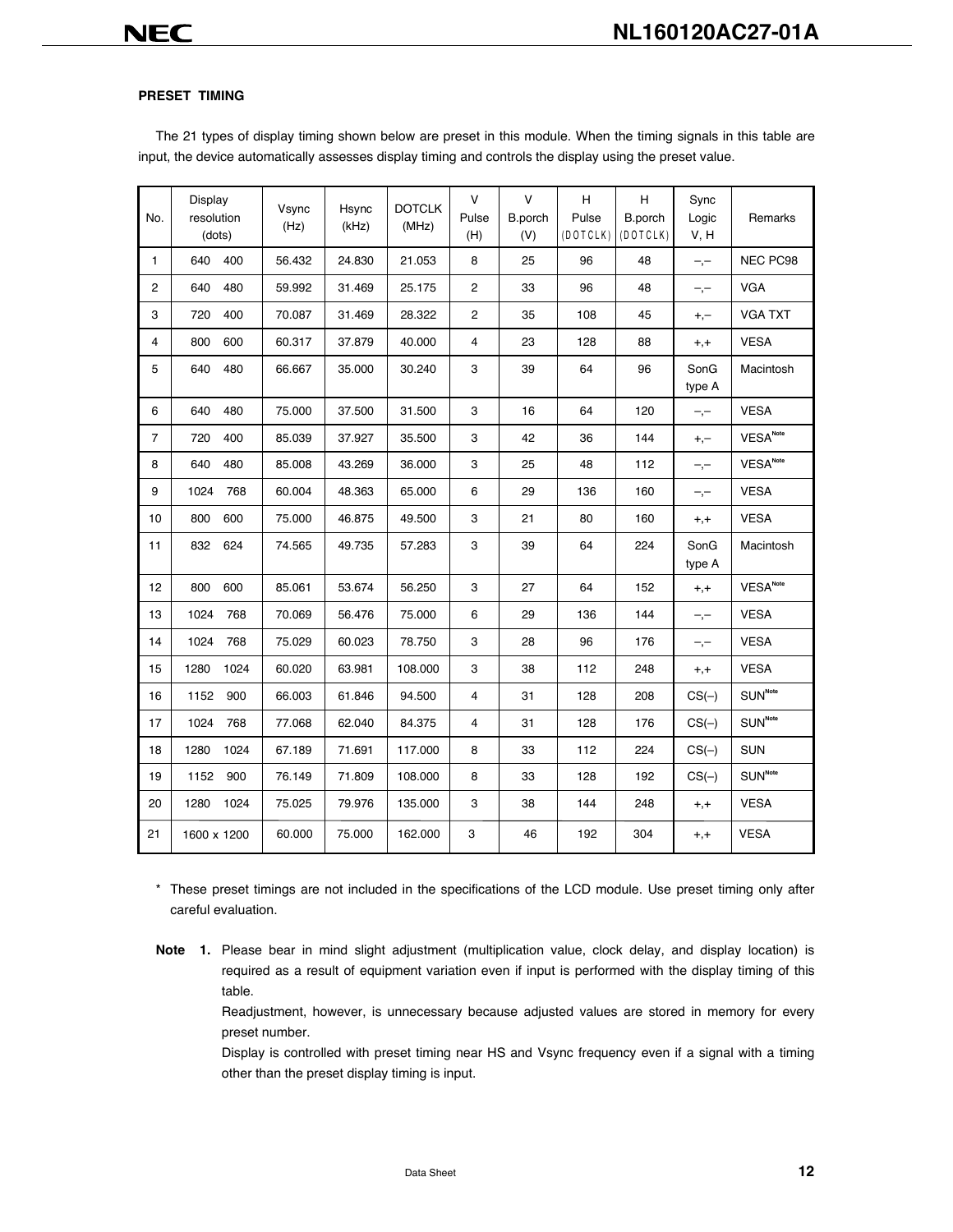- **2.** The device may not function normally if a signal is input that differs from the timing shown in the above table by a large margin. In addition, the device will not operate normally if waveforms are distorted by rounding of Hsync or Vsync waveforms, noise, and others factors, even for a signal with the same timing as shown above.
- **Example** For 640 480 dots, HS: 37.861 kHz, and Vsync: 72.809 Hz, the image is displayed with preset number 6. Adjustment may not be synchronized if the expansion rate (scaling factor) or other values differ when the device is used with a display timing other than a preset one. Therefore, only use a non-preset display timing after careful evaluation.
- **3.** Display colors may change during Sync on Green (SonG) input.
- **4.** SonG signal types:

### **(1) SonG type A**

An equivalent Hsync pulse is not present during Vsync period.



### **(2) SonG type B**

An e quivalent Hsync pulse is present during Vsync period.



<2> Black level period

<3> Vsync period

<4> Hsync equivalent pulse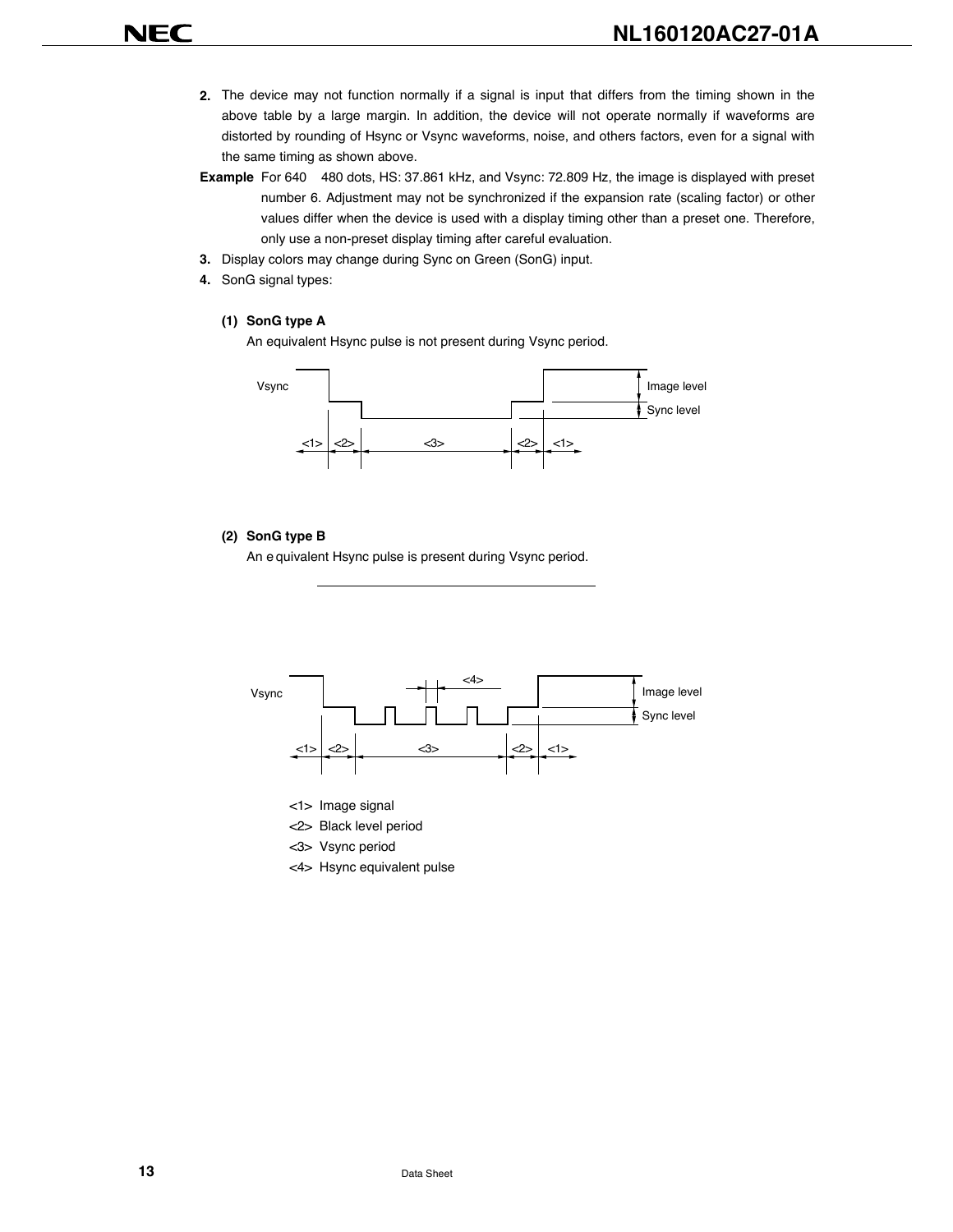### **EXPANSION FUNCTION**

### **HOW TO USE EXPANSION MODES**

Expansion mode is a function to expand screen. For example, VGA signal has 640 480 pixels. But, if the display data can expanded to 2.5 times vertically and horizontally, VGA screen image can be displayed fully on the screen of SXGA resolution.

This LCD module has the function that expands vertical and horizontal directions as shown in Table below.

Please adopt this mode after evaluating display quality, because the appearance in expansion mode is happened to be relatively bad in some cases.

|               |                  | Magnification |            |  |  |  |
|---------------|------------------|---------------|------------|--|--|--|
| Input display | Number of pixels | Vertical      | Horizontal |  |  |  |
| <b>UXGA</b>   | 1600 x 1200      | 1.0           | 1.0        |  |  |  |
| <b>SXGA</b>   | 1280<br>1024     | 1.17          | 1.25       |  |  |  |
| <b>SUN</b>    | 1152 x 900       | 1.38          | 1.33       |  |  |  |
| <b>XGA</b>    | 1024<br>768      | 1.56          | 1.56       |  |  |  |
| <b>SVGA</b>   | 600<br>800       | 2.0           | 2.0        |  |  |  |
| <b>VGA</b>    | 640<br>480       | 2.5           | 2.5        |  |  |  |
| VGA text      | 720<br>400       | 3.0           | 2.2        |  |  |  |
| PC9801        | 400<br>640       | 3.0           | 2.5        |  |  |  |
| <b>MAC</b>    | 624<br>832       | 1.92          | 1.92       |  |  |  |

The followings show display magnifications for each mode.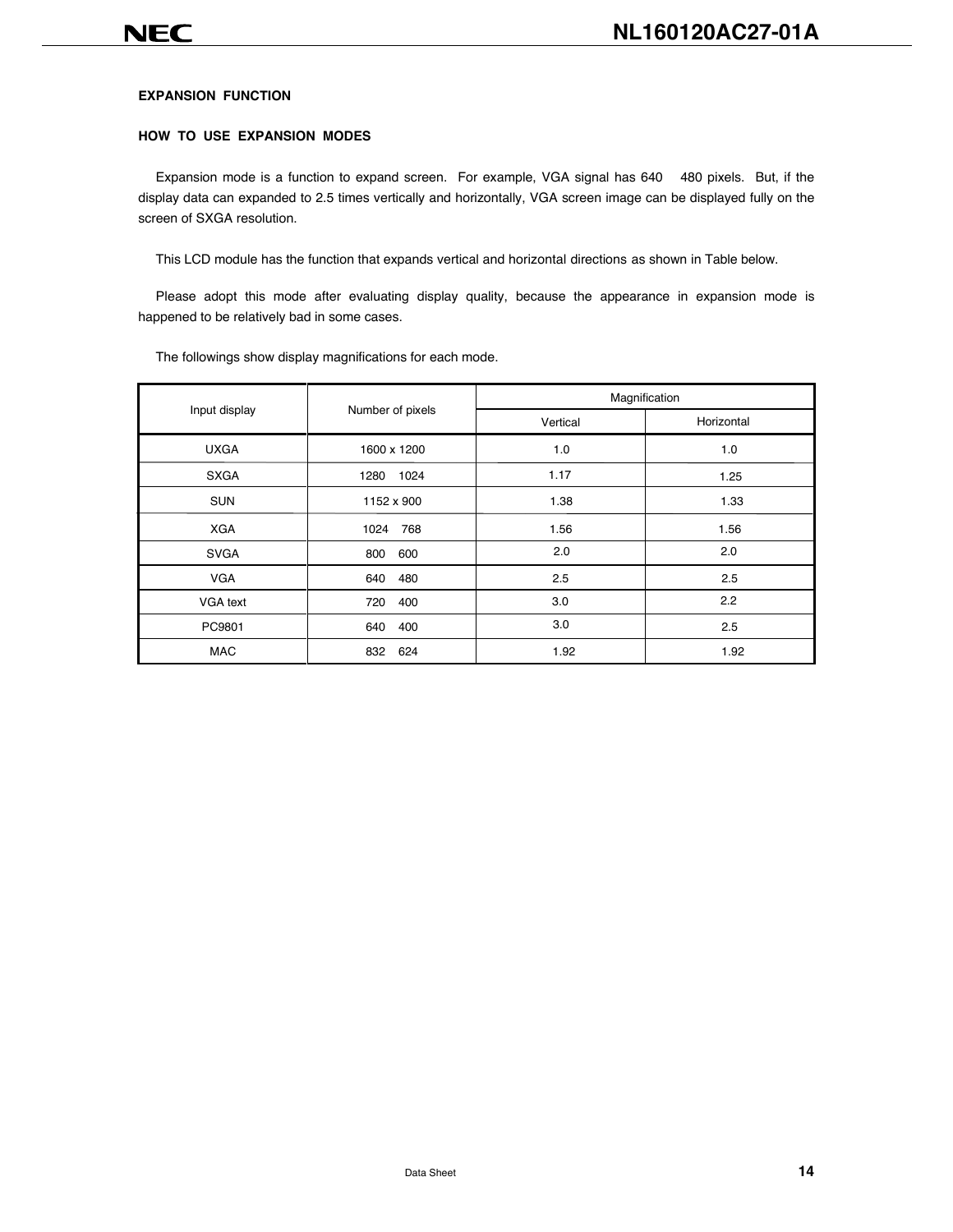

#### **DDC FUNCTION**

This function is corresponding to VESA DDC<sup>™</sup> and EDID<sup>™</sup> (Structure Version 1).

This LCD module uses Microchip 24LC21 memory for writing DDC's data. When you use this fuction, plase refer to the data sheet of this memory chip.

EDID: Extended Display Identification Data

#### **<Internal equvalent circuit diagram>**



or equipment

Please write a data into necessary addresses when you will use this function. For our inspection purpose, data ""55" was written at address "00" and other addresses were "FF" at factory set.

#### **DPMS**

|          | <b>VESA DPMS Standard</b> |           |                       |             |                  |              | NL160120AC27-01A  |  |  |
|----------|---------------------------|-----------|-----------------------|-------------|------------------|--------------|-------------------|--|--|
| State    | Signal                    |           |                       |             |                  |              | Recovery          |  |  |
|          | Horizontal                | Vertical  | Power saving<br>Video |             | Recovery time    | Power saving | time              |  |  |
| On       | Pulses                    | Pulses    | Active                | None        | Not applicable   | None         | Not<br>applicable |  |  |
| Stand-by | No pulses                 | Pulses    | Blanked               | Minimum     | Short            | Maximum      | Short             |  |  |
| Suspend  | Pulses                    | No pulses | Blanked               | Substantial | Longer           | Maximum      | Short             |  |  |
| Off      | No pulses                 | No pulses | Blanked               | Maximum     | System dependent | Maximum      | Short             |  |  |

This function is corresponding to VESA DPMS™ Standard.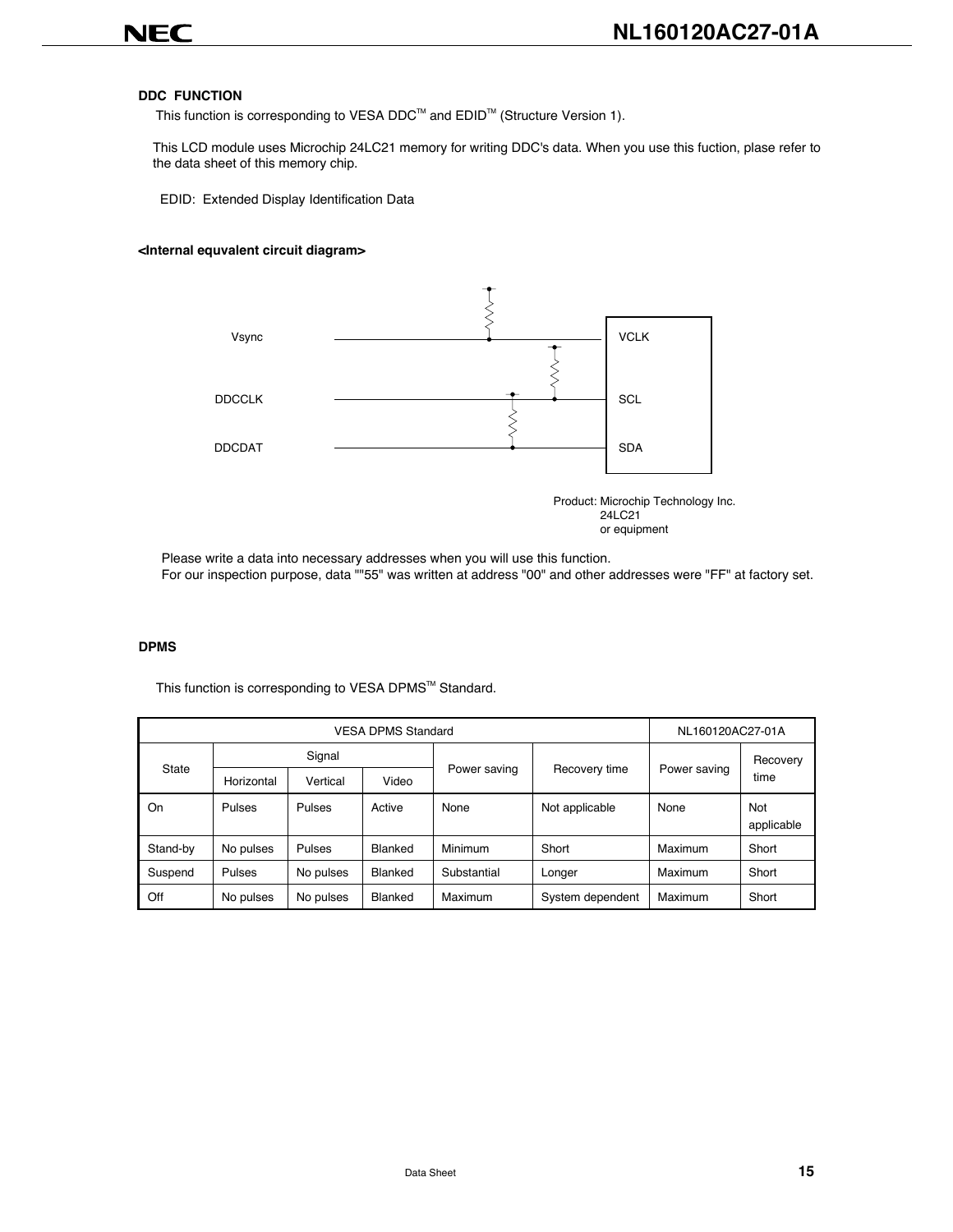### **CONTROL FUNCTIONS**

### **FUNCTION ITEMS**

The input video signals to this LCD module can be adjusted by SEL/UP/DOWN/LEFT/RIGHT/RESET/EXIT signals. The following table shows which functions can be controlled by these signals. The control functions are different by selecting adjustable SW.

Auto Adjust Controllable Items | Functions Auto adjustment. The following Clock and Position can be adjusted automatically. Brightness | Brightness control of backlight. The brightness can be changed. Adjust the horizontal size (H. Size) Adjust the dot clock frequency to comply to the input video signals. Clock delay adjustment (Clock Phase) Adjust the dot clock phase to the input video signals. **Clock** Position **Contrast** Color Level Information OSD Position All Reset Adjust the horizontal position (H. Position) Adjust the display position horizontally. Adjust the vertical position (V. Position) Adjust the display position vertically. Adjustment of contrast Adjust the contrast depending on the input video signals. Adjust the contrast of RGB colors individually or simultaneously. However, depending on the initial set, the individual adjustment is not available. Adjustment of color level Adjust the black level depending on the input video signals. Adjust the black level of RGB colors individually or simultaneously. However, depending on the initial set, the individual adjustment is not available. Information of input video signals Display of resolutions and frequencies of Hsync and Vsync. Adjust the display position of OSD Change the display position of OSD at center, left upper corner, right upper corner, left bottom corner and right bottom corner. All reset Initialize the all above adjustment values except Information. Reset to the initial values set by the initialized function or default value when it was shipped from factory.

Each adjusted value is memorized in the LCD module every display modes and every preset timing, therefore, it is not necessary to see up the values every time when the power is turned on. However, adjusted values are not memorized in case of that the adjustment mode is changed during the set of value or the power is turned off.

Auto Adjust is affected by the system PCs and display modes. In this case, manual adjustment is required.

In case of input signals are different from the preset timing, Information shows you a different resolution.

The adjustment ranges of Position are deviated when OSD Position is changed. Therefore, the display position might be affected.

The display is momentally disturbed during adjustment.

Auto Adjust does not function correctly when both Sync on Green and separate sync signals are input. In this case, manual adjustment is required.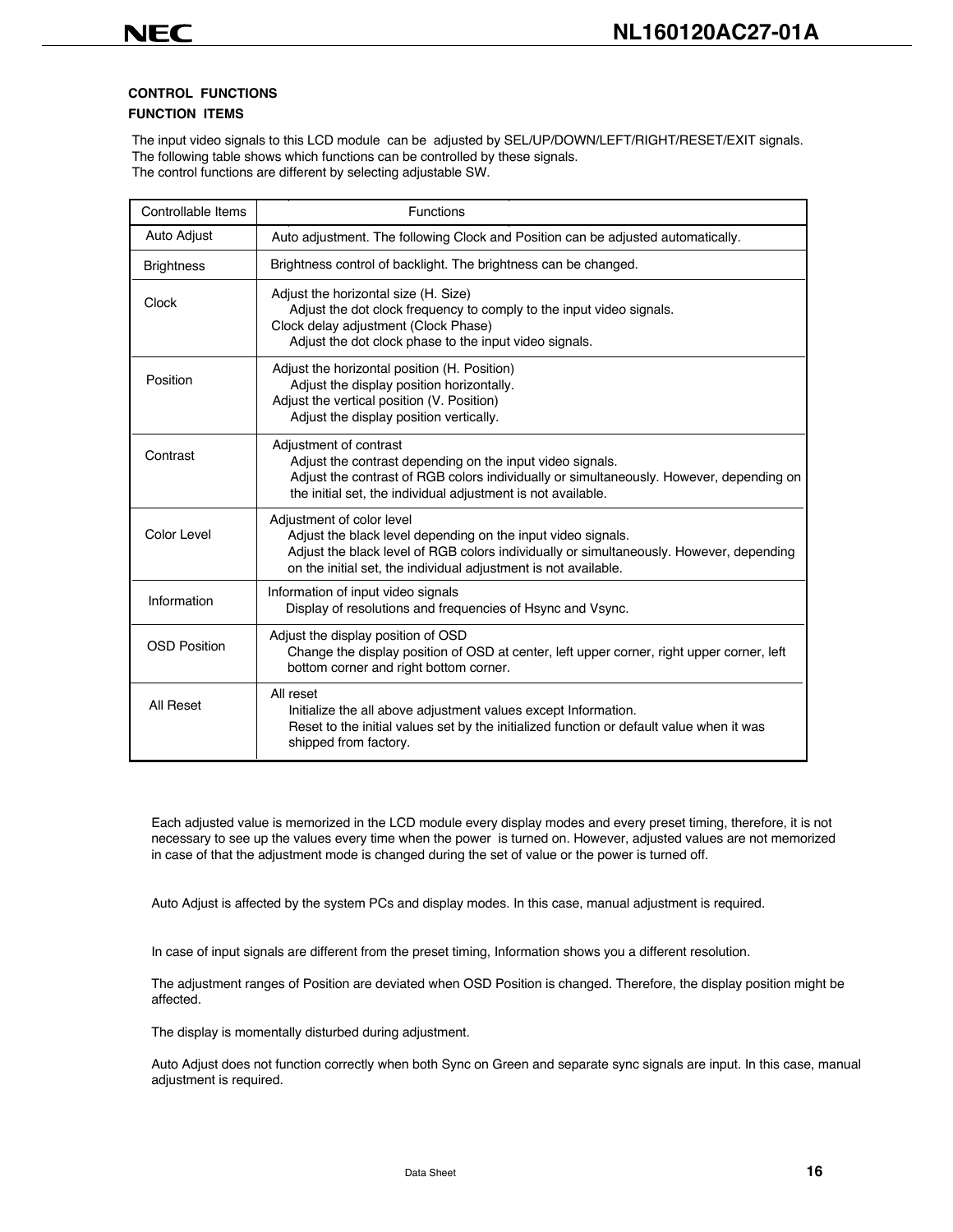### **FLOW CHART OF CONTROL FUNCTIONS AND OSD IMAGES**



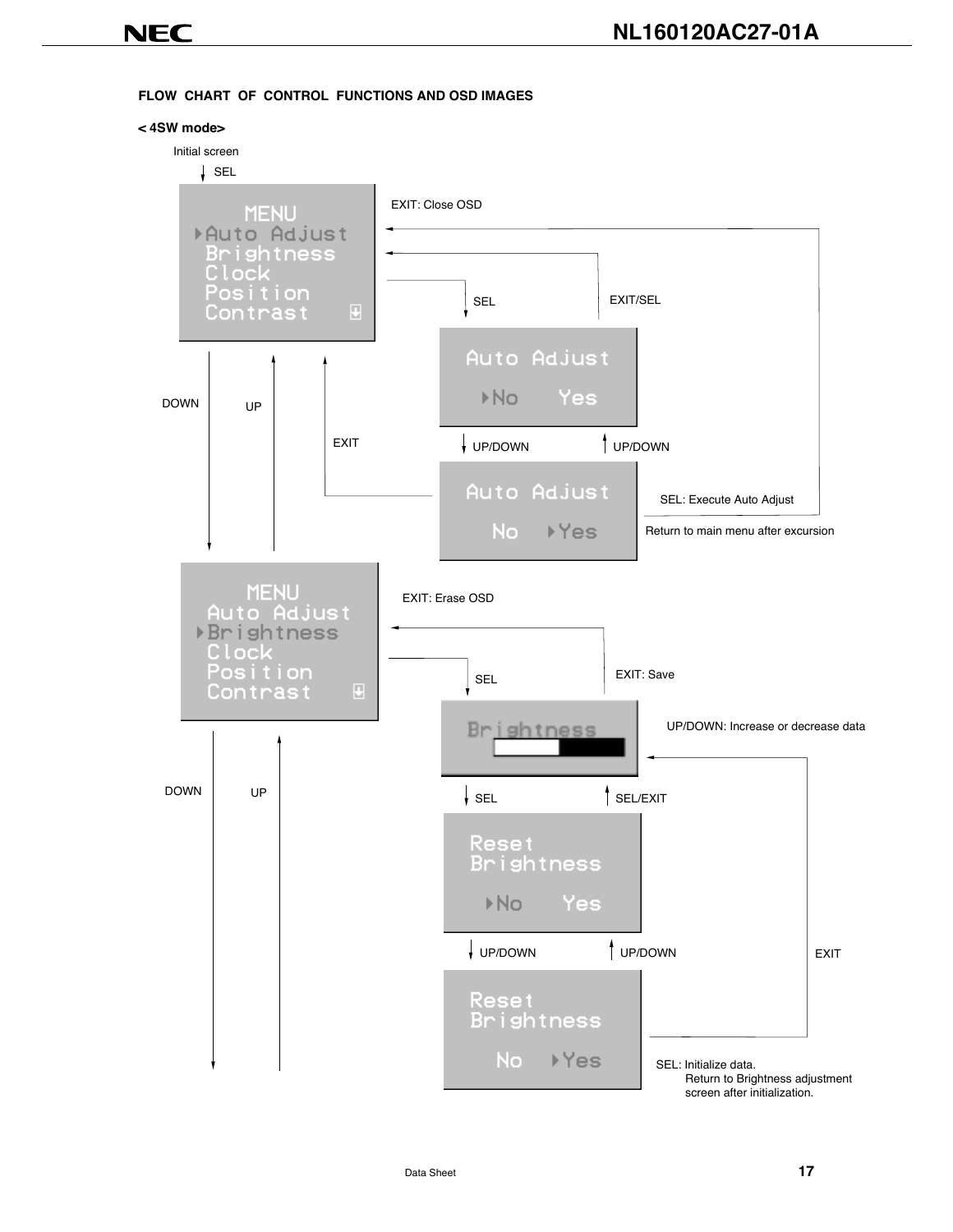DOWN UP EXIT: Close OSD **MENU** Auto Adjust<br>Brightness **▶Clock** Position SEL **EXIT:** Save Contrast ▶H.Size C. ne has DOWN UP DOWN  $\overline{\phantom{a}}$  SEL  $\overline{\phantom{a}}$  EXIT H.Size UP/DOWN: Increase and decrease data SEL: Operation is the same as Brightness C. Phase Size SEL: Operation is the same as H.Size EXIT: Return to main menu ▶Clock Phase UP **MENU** Auto Adjust<br>Brightness<br>Clock EXIT: Close OSD **Position** SEL EXIT: Save Contrast  $\overline{\mathbf{u}}$ ۶H. P 'os i ÷. i on Basic operations for SEL, UP, DOWN, EXIT are the same as Clock. U DOWN UP m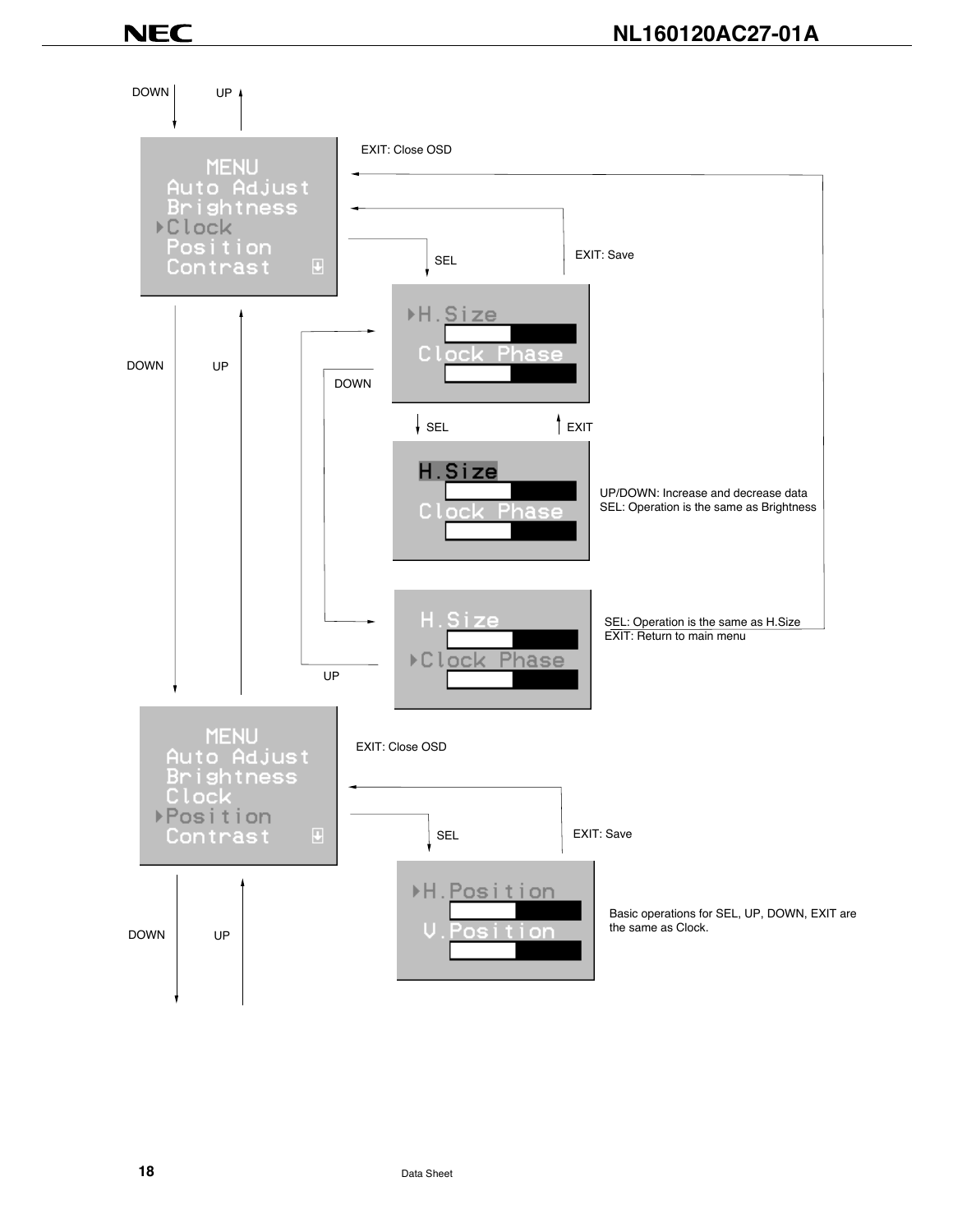DOWN UP EXIT: Close OSD **MENU** Auto Adjust<br>Brightness Clock<br>Position SEL EXIT: Save **▶Contrast** Contrast < S-Cnt Sel is On > ŀШ SEL/UP/DOWN/EXIT operations are the same R as Clock. DOWN UP G E < S-Cnt Sel is Off > Contrast UP/DOWN: Increase or declease data Ш **MENU** EXIT: Close OSD ▶ Color Level® Information<br>OSD Position All Reset SEL EXIT: Save Color Level D∪ < S-Lvl Sel in On > R SEL/UP/DOWN/EXIT operations are the same Ġ as Clock. B DOWN UP Color < S-Lvl Sel is Off > eue UP/DOWN: Increase or declease dataШ MENU<br>Color LevelH EXIT: Close OSD >Information OSD Position All Reset SEL EXIT SEL/UP/DOWN/EXIT have no function. Information DOWN UP 1024×768 Hf 60.0kHz n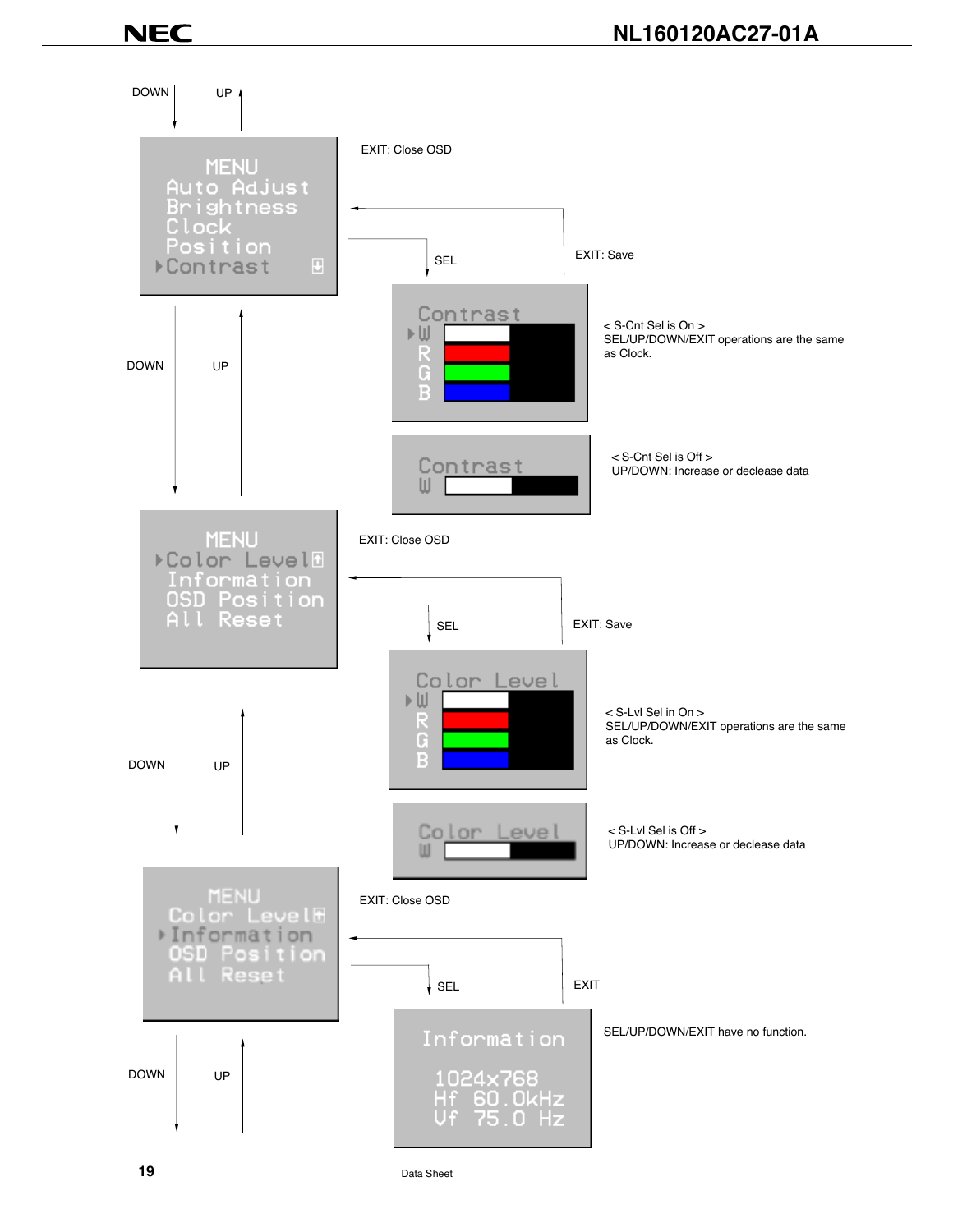### **NL160120AC27-01A**

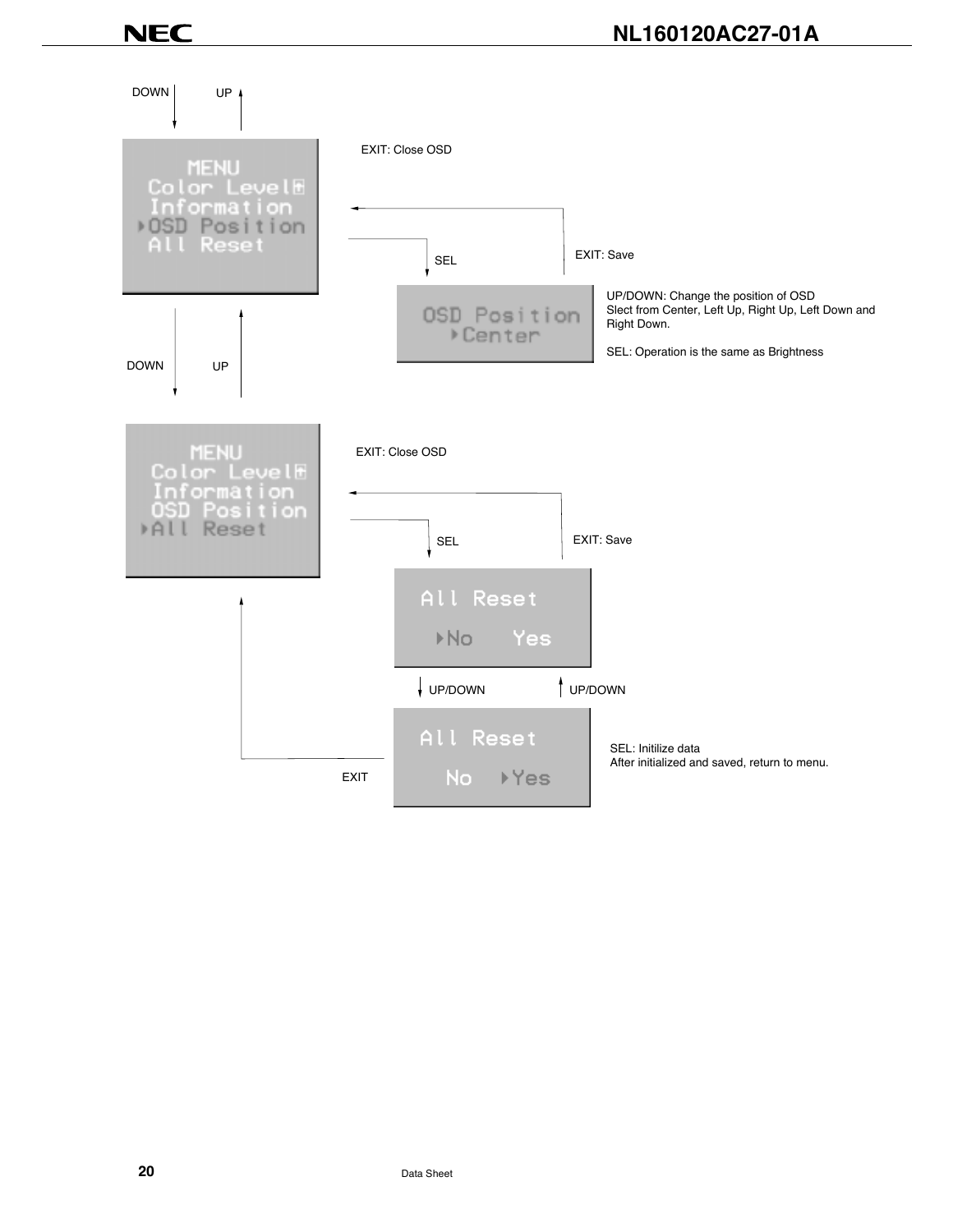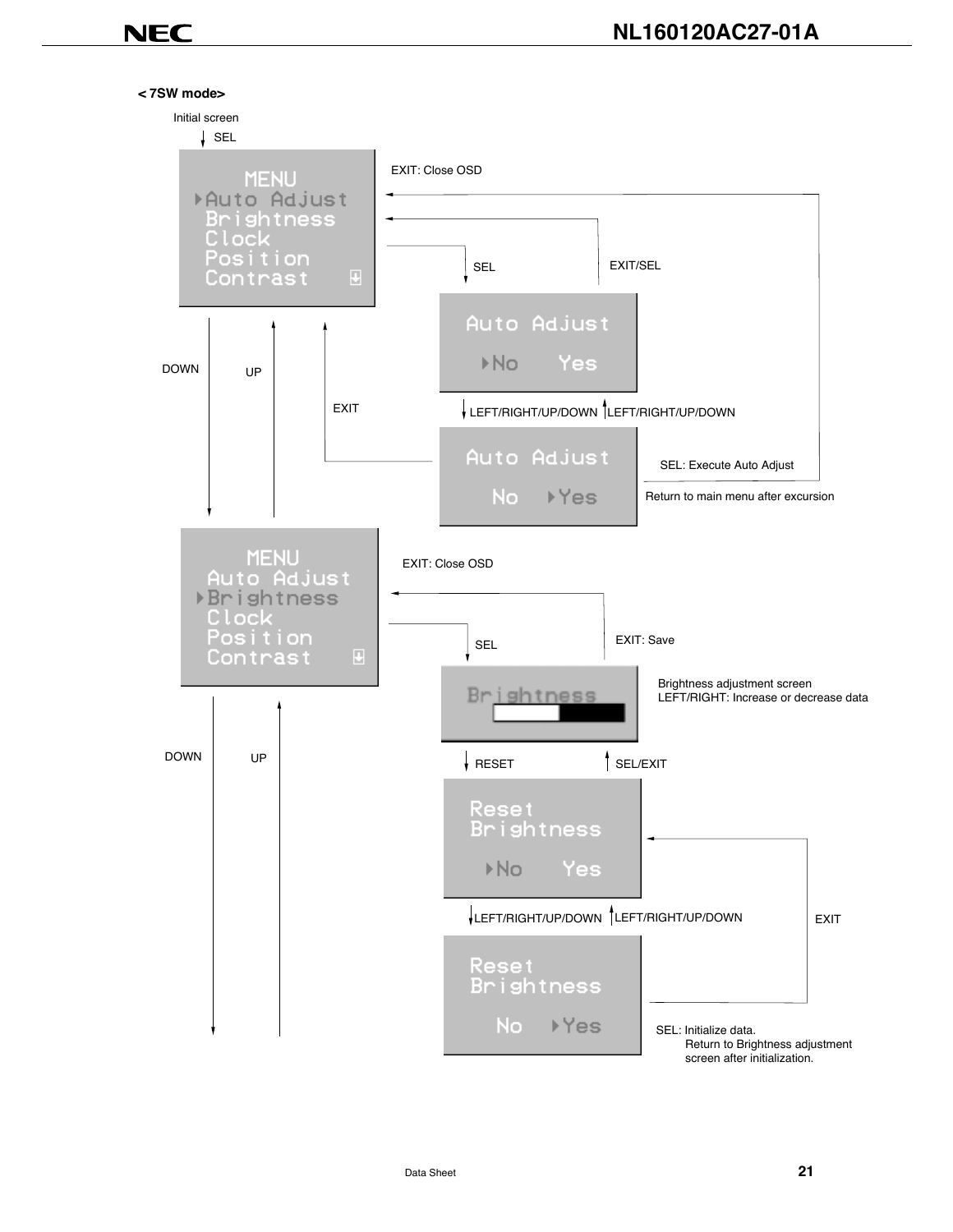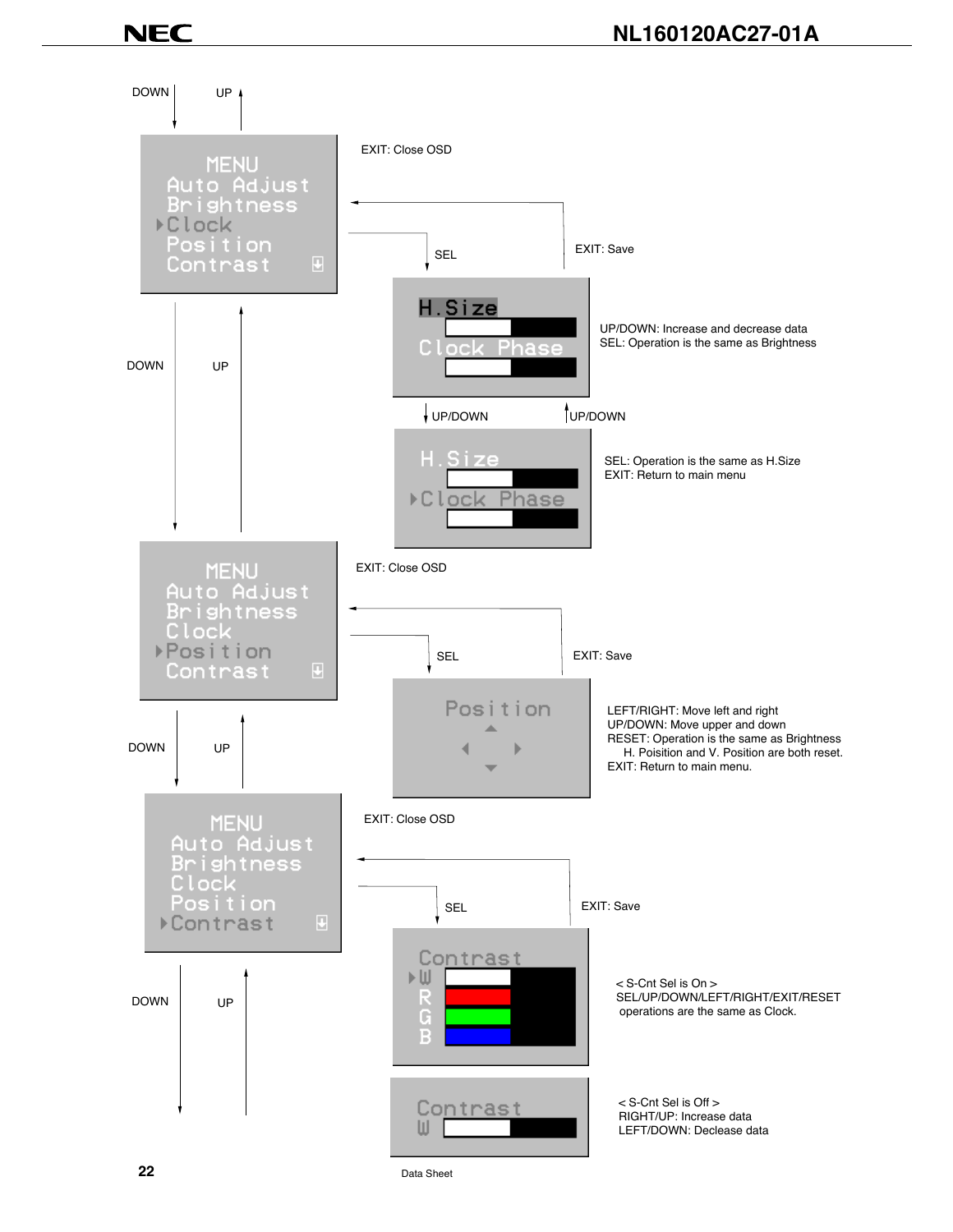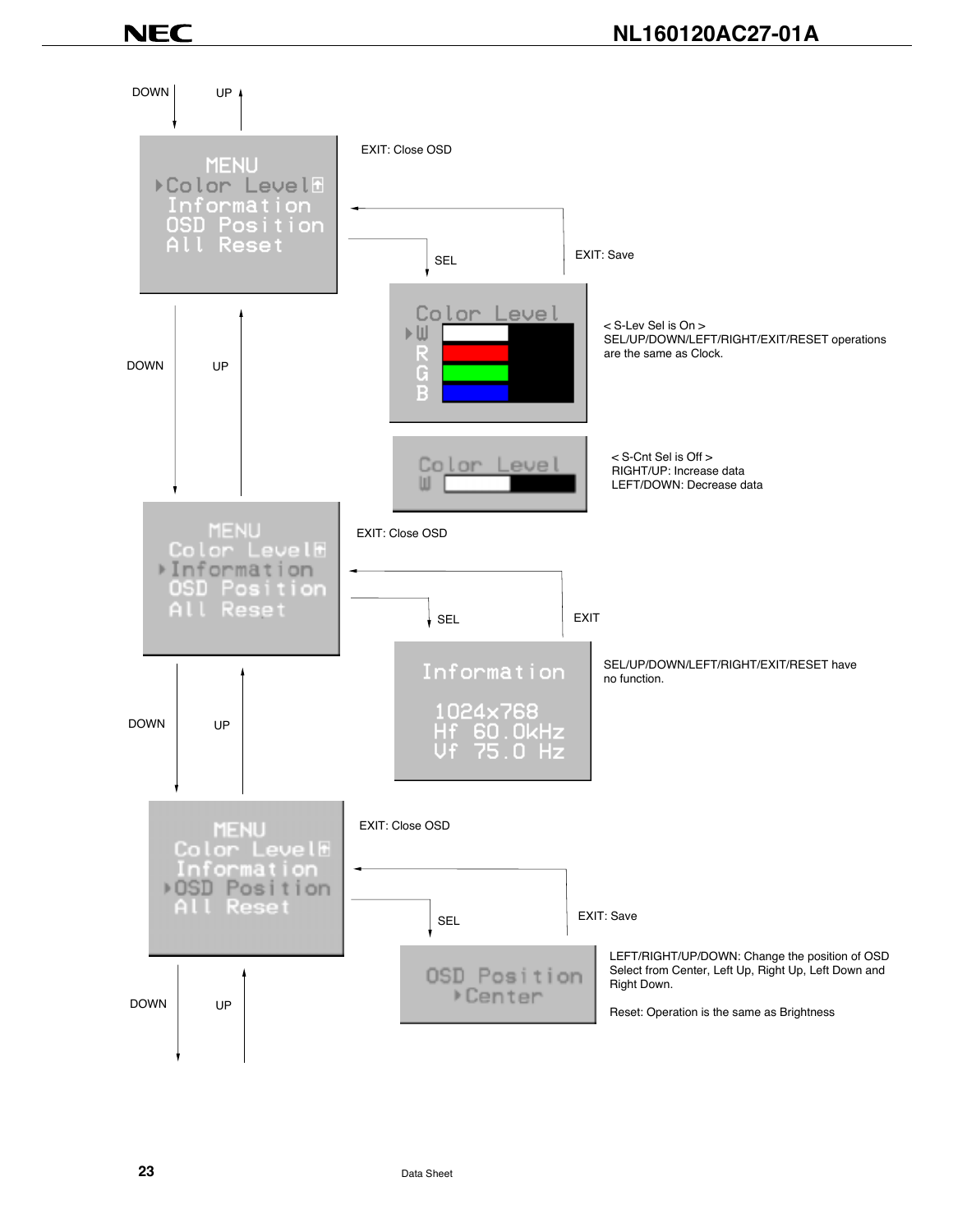

- **Remark 1.** LEFT/RIGHT/UP/DOWN signal are input contiguously more than 1 sec. each, the adjustment setting values are sequentially incremented or decremented. If the inputs are less than 1 sec. each setting value is incremented or decremetned by 1. However, only even numbers can be set for multiplication value setting.
	- **2.** Reset of each adjustment initializes only that adjustment value, while All Reset initializes all adjustment values for all current displayed modes including Brightness, Contrast and Color Level.
	- **3.** Time-out is approx. 10 sec.
	- **4.** The value of Contrast W is synchronizing the values of Contrast R, G and B.
	- **5.** The value of Color Level W is synchronizing the values of Color Level R, G and B.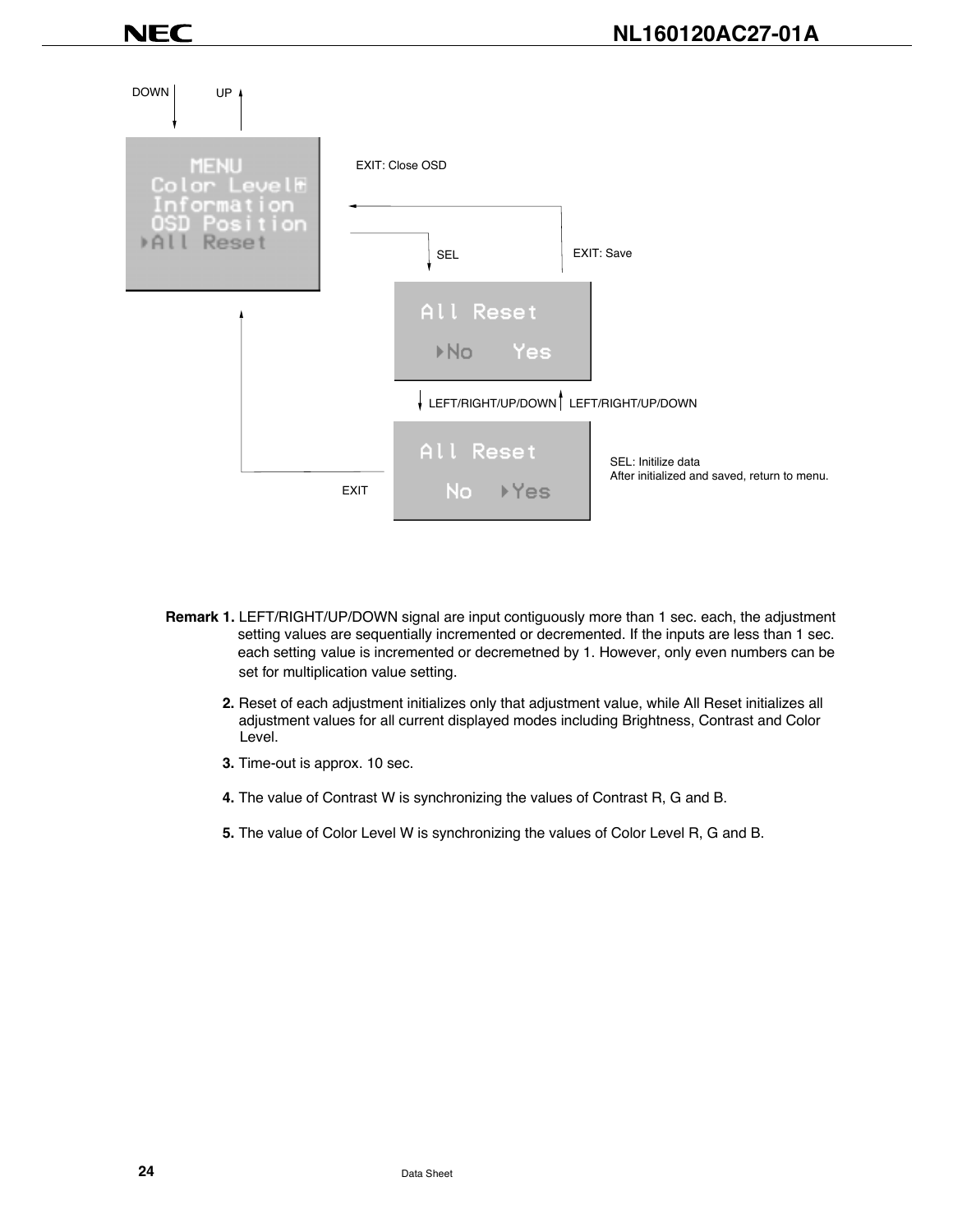### **CHANGING DEFAULT VALUES**

This LCD module has a capability to change or modify the default values and ODD screen by the customers. The changed values are become the initial values at every each preset timing and also applicable when it is reset (including All reset) in the normal mode.

1) Shift to mode of changing defaults

During the indication of "Information", connect "UP" and "SEL" to ground (GND).

2) Operation

Controlled by SEL/UP/DOWN/EXIT.

3) Return to normal mode

 Connect "EXIT" to ground (GND) during non menu mode or turn off the power of LCD module. Turn on the "LEDON" and "LEDOFF" simultaneously during this operation.

| Controllable Items | <b>Functions</b>                                                                                                          |
|--------------------|---------------------------------------------------------------------------------------------------------------------------|
| <b>Brightness</b>  | The brightness can be changed. The default value is 100.                                                                  |
| Color Level        | Can change the default values of RGB individually for color level . The default values are<br>128.                        |
| Contrast           | Can change the default values of RGB individually or simultaneously for contrast.<br>The default values are 128 for both. |
| LCD Data           | Mode<br>Show the number of Preset timing. No function to change.                                                          |
|                    | <b>HSE</b><br>Can change the default of even number.                                                                      |
|                    | Delay<br>Can change the default value of clock delay. The default value is 0.                                             |
|                    | VD<br>Can change the default value of vertical position.                                                                  |
|                    | HD<br>Can change the default value of vertical position.                                                                  |
|                    | Auto Adjust<br>Execute auto adjustment. No default value.                                                                 |
|                    | Par. Delay<br>Can change the compensation value of Auto adjust Delay. Value range: 0 to 255                               |
|                    | Par. HD<br>Can change the compensation value of Auto adjust Horizontal position.<br>Value range: 0 to 127                 |
|                    | <b>LCD Rest</b><br>Initialize the above values at the factory set.                                                        |
| Sel Data           | S-Lvl Sel<br>Invalid the individual RGB Color Level adjustments. In this case, it is not displayed<br>on the menu screen. |
|                    | ON: Valid individual adjustment   OFF: Invalid individual adjustment<br>Default value is ON.                              |
|                    | S-Cnt Sel<br>Invalid the individual RGB Contrast adjustments. In this case, it is not displayed<br>on the menu screen.    |
|                    | ON: Valid individual adjustment   OFF: Invalid individual adjustment<br>Default value is ON.                              |
|                    | PSODS Sel<br>Select display or non-display of Power Save OSD.                                                             |
|                    | ON: Display<br>OFF: Non display<br>Default value is OFF.                                                                  |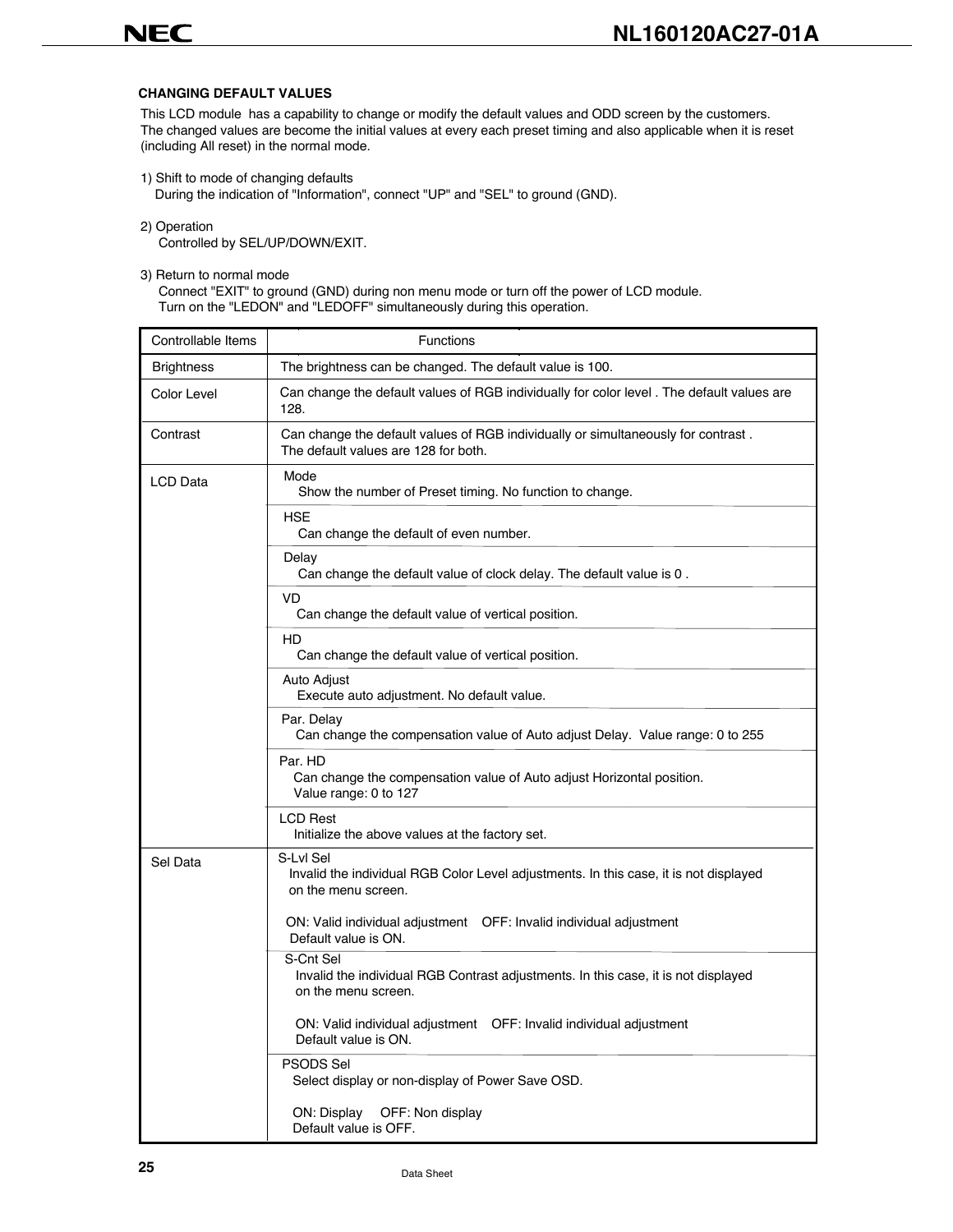| Controllable Items  | <b>Functions</b>                                                                                                                                                                                                                             |
|---------------------|----------------------------------------------------------------------------------------------------------------------------------------------------------------------------------------------------------------------------------------------|
| Information         | Information of input video signals<br>Display of resolutions and frequencies of Hsync and Vsync.                                                                                                                                             |
| <b>OSD Position</b> | Can change a default value of the display position of OSD<br>Change the display position of OSD at center, left upper corner, right upper corner, left<br>bottom corner and right bottom corner.<br>The default value is Center.             |
| Used Time           | Indicate the elapse times of operation and power save modes. The elapse times are saved<br>every 5 min. It is not saved if the power is turned off within 5 min.<br>There are no adjustment.                                                 |
| <b>Full Reset</b>   | FII reset<br>Initialize the all above adjustment values except Information.<br>Reset to the initial values set by the initialized function or default value when it was<br>shipped from factory. It will take approx. 10 sec. for execution. |

Remarks 1. The values of HSE to Par. HD in LCD Data are memorized at every preset timing.

- 2. All selected adjustment items are displayed by OSD.
- 3. Other data except Auto Adjust in LCD Data are saved when the menu is returned to upper most menu screen. But it is not save if the power is off during this operation. The date of Auto Adjust is saved after auto adjustment is completed.
- 4. Please determine after detailed evaluation for the compensation values of Par. Delay and Par. HP in LCD Data

#### **Information on OSD**

This LCD module displays the following information on OSD.

#### 1) Power Save

Display "No Signal" during 4 sec. when move to power save mode.



# Display it with following Hsync. frequency (Hf) and Vsync frequency (Vf) conditions.

a) Hf < 10kHz

- b)  $Vf < 40Hz$
- c) Condition with a) and b)
- # It is not displayed when no-display mode of Power Save OSD at PSODS sel of Sel Data in **CHANGING DEFAULT VALUES.**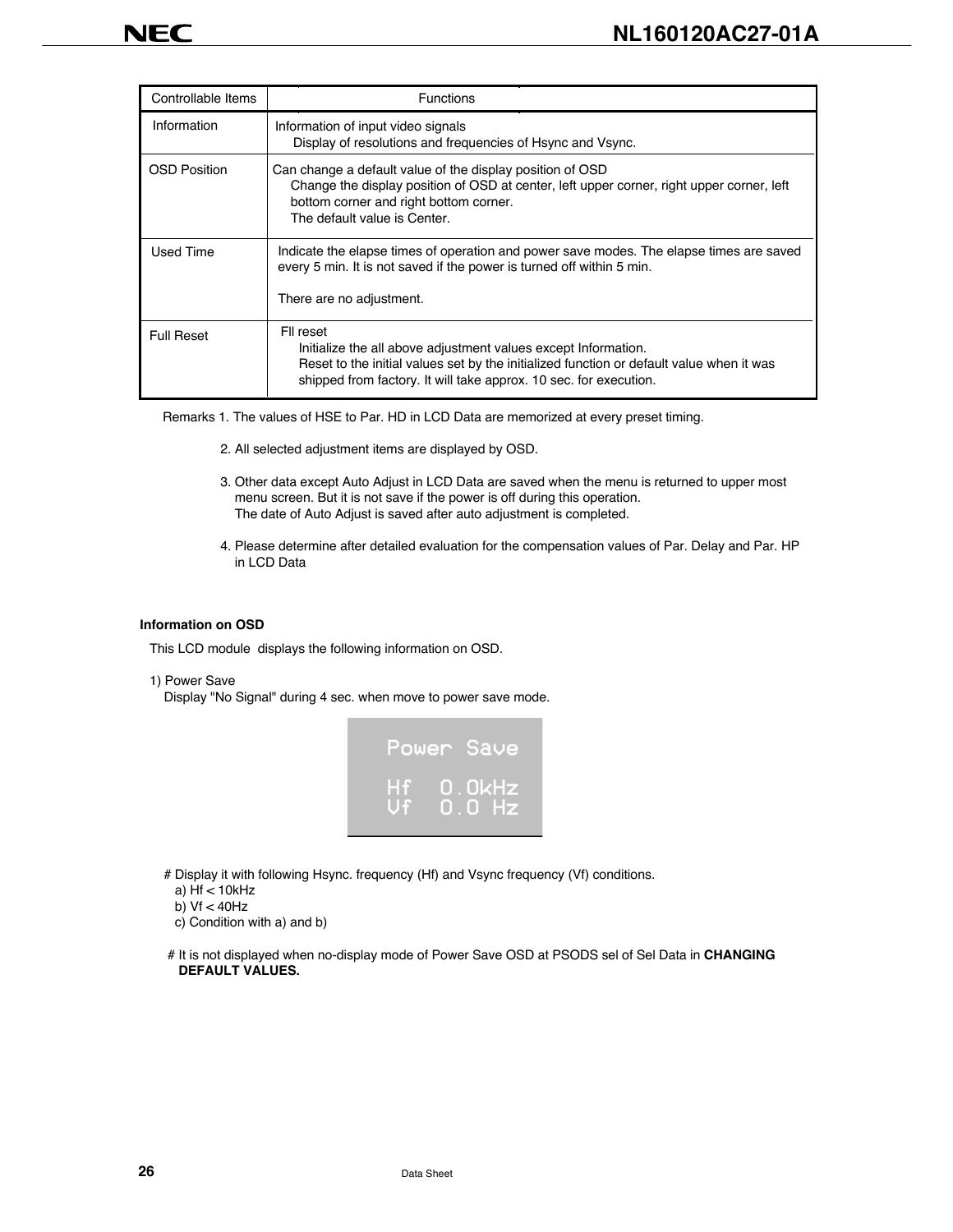2) Out of Range

Display Hf and Vf during 4 sec. when the input signals are out of range.



# Display it with following Hf and Vf conditions.

| a) $10kHz < Hf < 24kHz$ or $90kHz < Hf$ |                                                                  |
|-----------------------------------------|------------------------------------------------------------------|
| b) $40Hz < Vf$ 50Hz or 200Hz $< Vf$     |                                                                  |
| c) Condition with a) and b)             |                                                                  |
|                                         | But it is not displayed when either Hf or Vf is power save mode. |

# Cannot select display or non-display the OSD of Out of Range.

3) Disable:

Display the disability of adjustment switches (SW) for 4 sec.

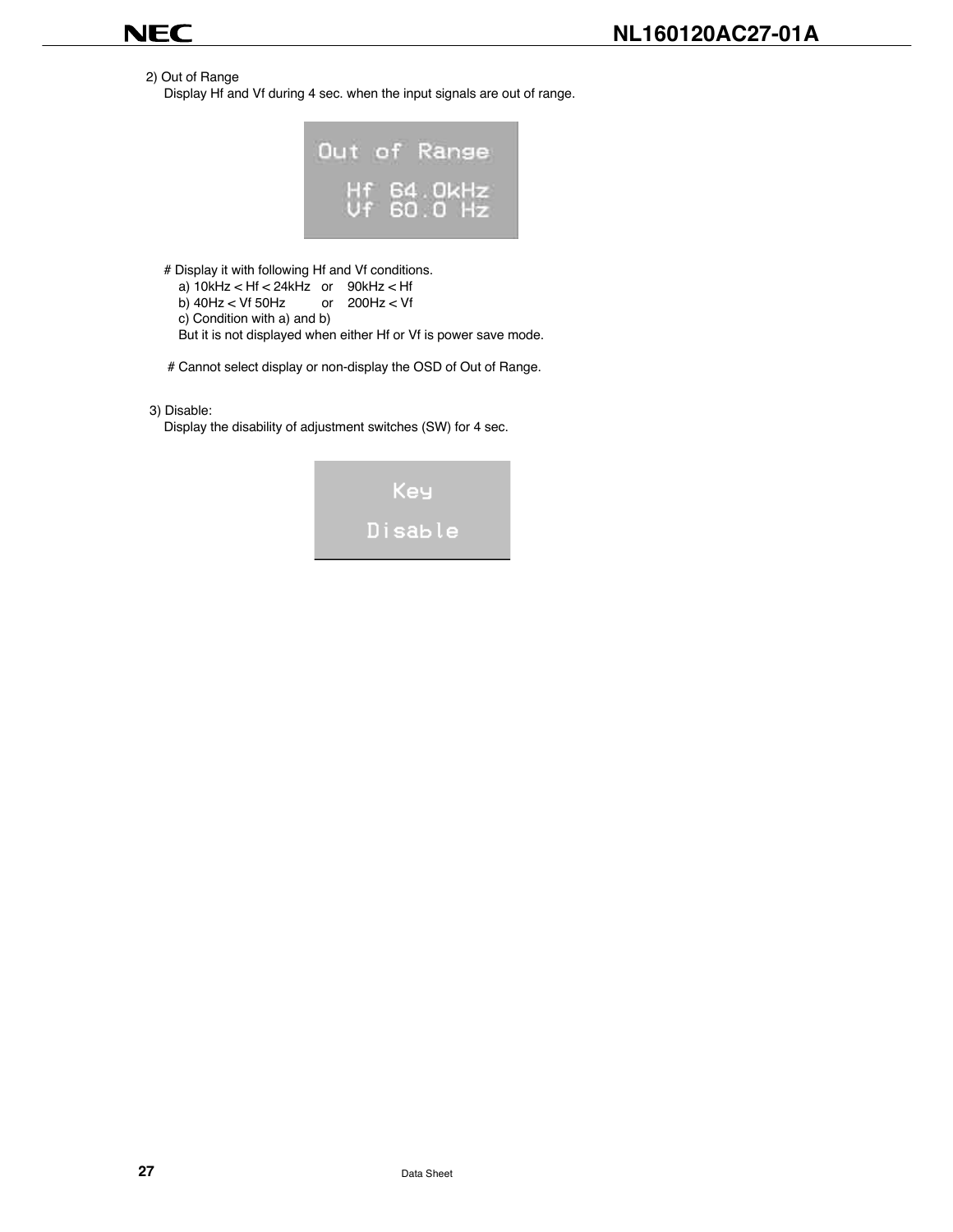### **OPTICAL CHARACTERISTICS**

|                      |        | $\cdot$ $\cdot$                                                                     |      | .    | .    |                   |        |
|----------------------|--------|-------------------------------------------------------------------------------------|------|------|------|-------------------|--------|
| Item                 | Symbol | Condition                                                                           | Min. | Typ. | Max. | Unit              | Remark |
| Contrast ratio       | CR.    | $R = 0^\circ$ , $L = 0^\circ$ , $D = 0^\circ$ ,<br>White/Black, at center           | 150  | 250  |      |                   | Note 1 |
| Luminance            | Lvmax  | White, at center                                                                    | 150  | 200  |      | cd/m <sup>2</sup> | Note 2 |
| Luminance uniformity |        | White                                                                               |      |      | 1.30 |                   | Note 3 |
| Color gamut          | C      | $R = 0^\circ$ , $L = 0^\circ$ , $U = 0^\circ$ , $D = 0^\circ$<br>at center, to NTSC | 50   | 60   |      | $\%$              |        |
| Response time        | Ton    | <b>Black to White</b>                                                               |      | 20   |      | ms                | Note 5 |
|                      | Toff   | White to Black                                                                      |      | 40   |      |                   |        |

 $(Ta = 25^{\circ}C, V_{DD} = 12 V, V_{DD}B = 12 V)$ 

Reference data

 $(Ta = 25^{\circ}C, V_{DD} = 12 V, V_{DD}B = 12 V)$ 

| Item                                               | Symbol | Min.<br>Condition                                                                   |    | Typ.      | Max. | Unit | Remark |
|----------------------------------------------------|--------|-------------------------------------------------------------------------------------|----|-----------|------|------|--------|
| Viewing angle range                                | R      | $CR > 10$ , $U = 0^{\circ}$ , $D = 0^{\circ}$<br>70<br>White/Black, at center<br>70 |    | 85        |      | deg. | Note 4 |
|                                                    |        |                                                                                     |    | 85        |      | deg. |        |
| $CR > 10$ , $R = 0^{\circ}$ , $L = 0^{\circ}$<br>U |        |                                                                                     | 70 | 85        |      | deg. |        |
|                                                    | D      | White/Black, at center                                                              | 70 | 85        |      | deg. |        |
| Luminance control<br>range                         |        | Maximum luminance: 100%                                                             |    | 100<br>30 |      | $\%$ |        |

**Notes 1.** The contrast ratio is calculated by using the following formula.

Contrast ratio  $(CR) = \frac{Luminance with all pixels in "white" }{Luminance with all pixels in "black" }$ 

**2.** The luminance is measured after 20 minutes from the module works, with all pixels in "white". The typical value is measured after luminance saturation, more than one hour after burn-in. The timing is UXGA standard mode, preset timing No. 21. See detail **PRESET TIMING.**

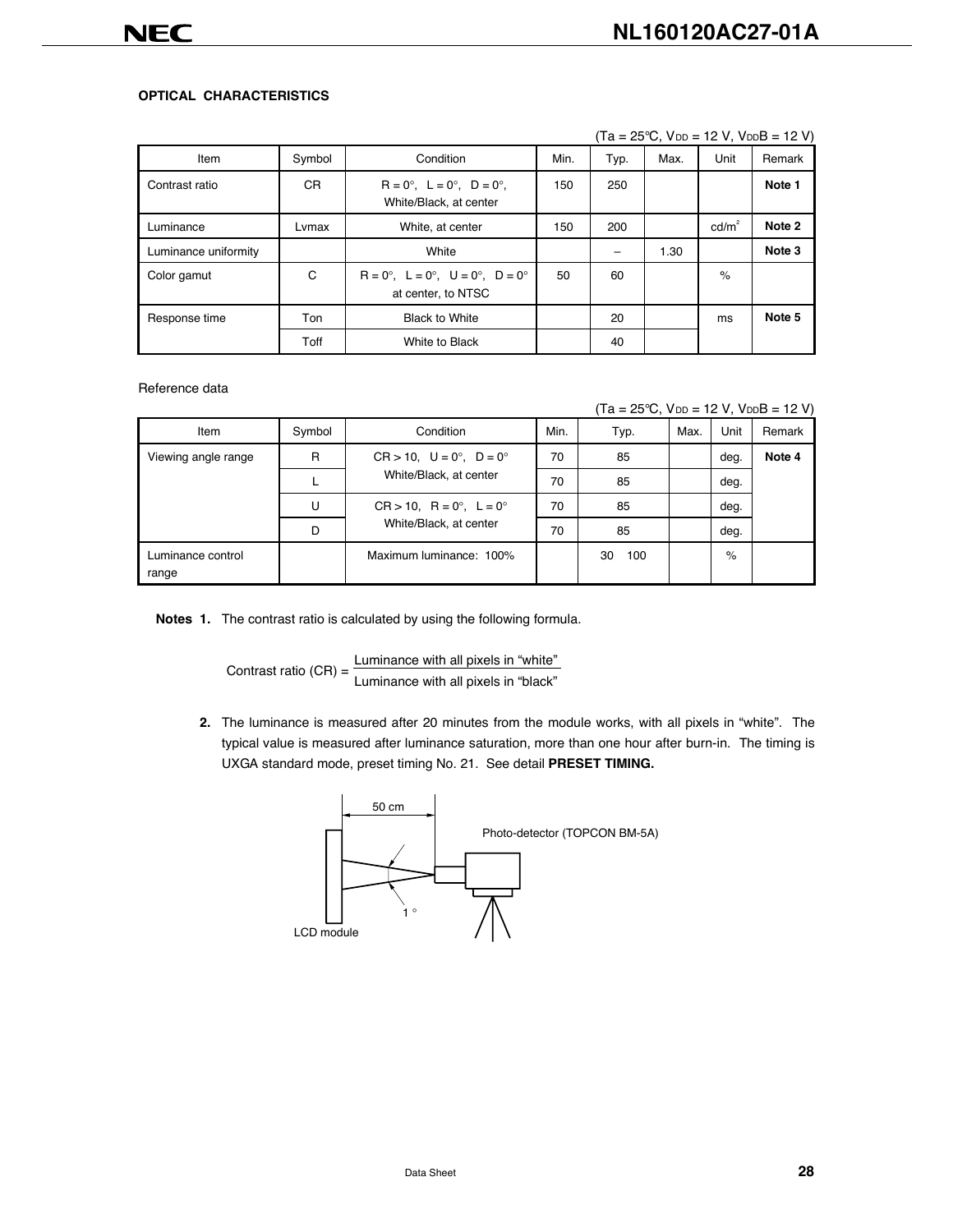**3.** Luminance uniformity is calculated by using the following formula.

Maximum luminance Luminance uniformity = Minimum luminance

The luminance is measured at near the five points shown below.



**4.** Definitions of viewing angle are as follows.



**5.** Definitions of response time is as follows.

Photo-detector output signal is measured when the luminance changes "white" to "black" or "black" to "white".

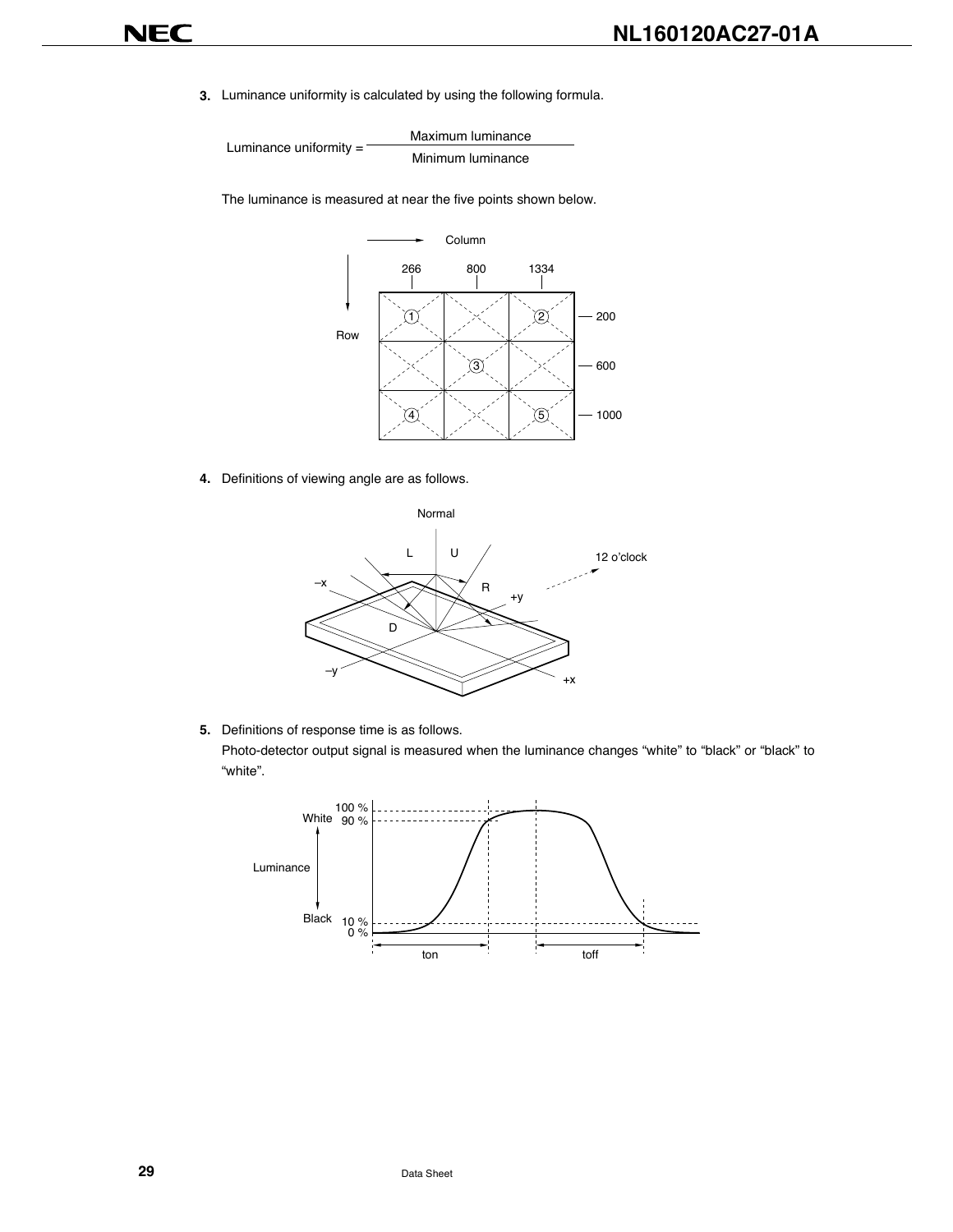### **RELIABILITY TEST**

| Test item                           | Test condition                                                                                                                                                                                     | Judgment          |
|-------------------------------------|----------------------------------------------------------------------------------------------------------------------------------------------------------------------------------------------------|-------------------|
| High temperature/humidity operation | 50 ±2°C, 85% relative humidity<br>240 hours, Display data is white.                                                                                                                                | Note 1            |
| Heat cycle (operation)              | $<$ 1> 0°C $\pm$ 3°C ··· 1 hour<br>55°C +3°C ··· 1 hour<br><2> 50 cycles, 4 hours/cycle<br><3> Display data is white.                                                                              | Note 1            |
| Thermal shock (non-operation)       | $<$ 1> 20 $\degree$ C $\pm$ 3 $\degree$ C $\cdots$ 30 minutes<br>$60^{\circ}$ C $\pm 3^{\circ}$ C $\cdots$ 30 minutes<br>$<$ 2> 100 cycles<br><3> Temperature transition time is within 5 minutes. | Note 1            |
| Vibration (non-operation)           | $<$ 1> 5-100 Hz, 1.2 G<br>1 minute/cycle,<br>X, Y, Z direction<br><2> 10 times each direction                                                                                                      | <b>Notes 1, 2</b> |
| Mechanical shock<br>(non-operation) | $<$ 1> 30 G, 11 ms<br>X, Y, Z direction<br><2> 3 times each direction                                                                                                                              | <b>Notes 1, 2</b> |
| ESD (operation)                     | 150 pF, 150 , ±10 KV<br>9 places on a panel<br>Note 3<br>10 times each place at one-second intervals                                                                                               | Note 1            |
| Dust (operation)                    | 15 kinds of dust (JIS-Z 8901)<br>Hourly 15 seconds stir, 8 times repeat                                                                                                                            | Note 1            |

**Notes 1.** Display function is checked by the same condition as LCD module out-going inspection.

- **2.** Physical damage.
- **3.** Discharge points are shown in the figure.

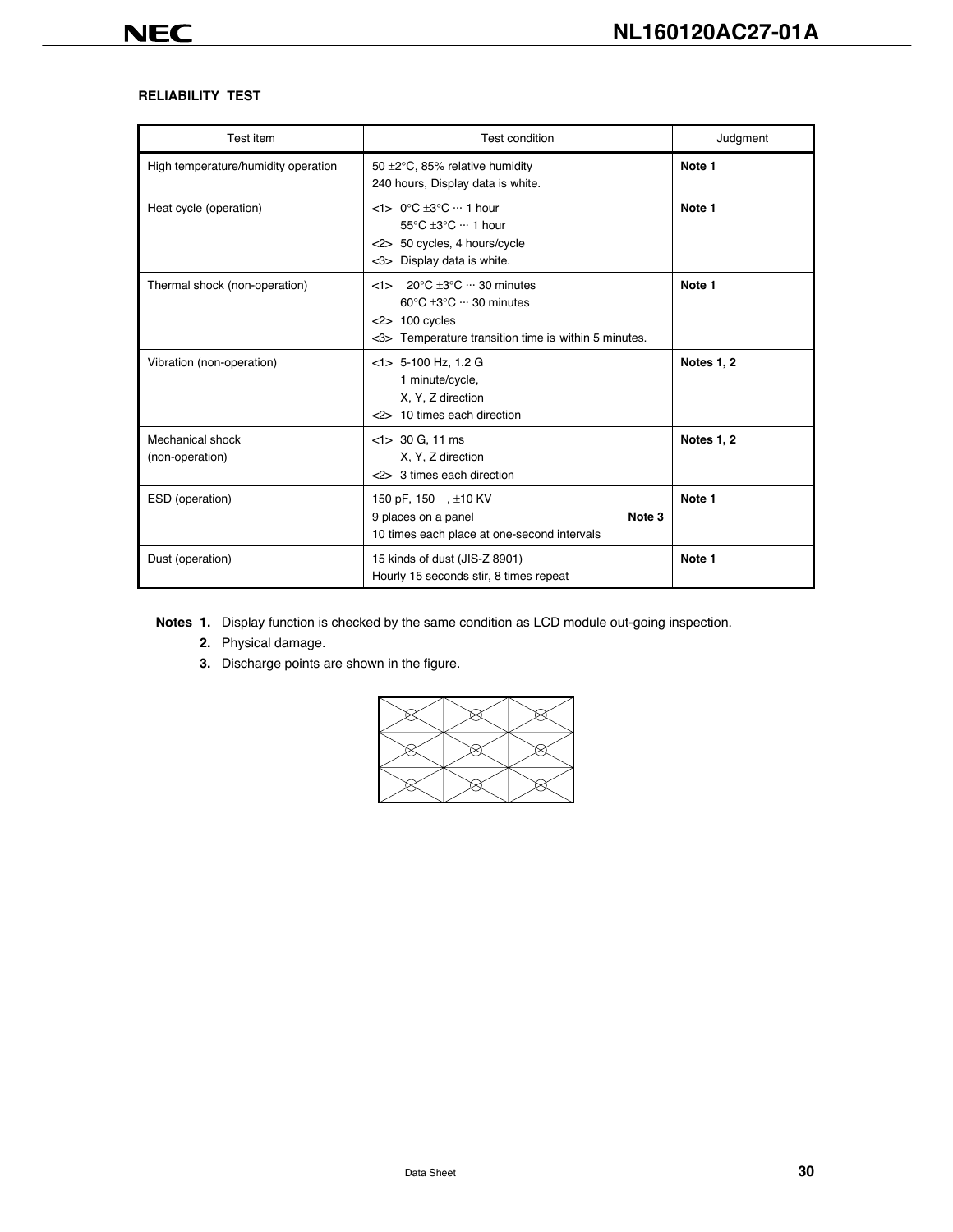### **GENERAL CAUTIONS**

Because next figures and sentences are very important, please understand these contents as follows.





This figure is a mark that you will get an electric shock when you make a mistake to operate.

This figure is a mark that you will get hurt when you make a mistake to operate.

### **CAUTION**



NEC

Do not touch an inverter -- on which is stuck a caution label -- while the LCD module is under the operation, because of dangerous high voltage.

- (1) Caution when taking out the module a Pick the pouch only, in taking out module from a carrier box.
- (2) Cautions for handling the module
	- a) As the electrostatic discharges may break the LCD module, handle the LCD module with care against electrostaic discharges.
	- b) A As the LCD panel and backlight element are made from fragile glass material, impulse and pressure to the LCD module should be avoided.
	- c) As the surface of polarizer is very soft and easily scratched, use a soft dry cloth without chemicals for cleaning.
	- d) Do not pull the interface connectors in or out while the LCD module is operating.
	- e) Put the module display side down on a horizontal plane.
	- f) Handle connectors and cables with care.
	- g) When the module is operating, do not lose CLK, HS or Vsync signal. If any one of these signals is lost, the LCD panel would be damaged.
	- h) The torque to mounting screw should never exceed 0.392 N·m (4 kgf·cm).
	- i) Don't push or rub the surface of LCD module please.

If you do the scratches or the marks like rubbing may left on the surface of the module.

- (3) Cautions for the atmosphere
	- a) Dew drop atmosphere should be avoided.
	- b) Do not store and/or operate the LCD module in a high temperature and/or high humidity atmosphere. Storage in an anti-static pouch and under the room temperature atmosphere is recommended.
	- c) This module uses cold cathod fluorescent lamps. Therefore, the life of lamps becomes short if the module is operated under the low temperature environment.
	- d) Do not operate the LCD module in a high magnetic field.
- (4) Caution for the module characteristics
	- a) Do not apply the fixed pattern for a long time to the LCD module. It may cause image sticking. Please use the screen savers if the display pattern is fixed for a long time.
	- b) This module has the retardation film which may cause the variation of the color hue in the different viewing angles. The ununiformity may appear on the screen under the high temperature operation.
	- c) The light vertical stripe may be observed depending on the display pattern. This is not defects or malfunctions.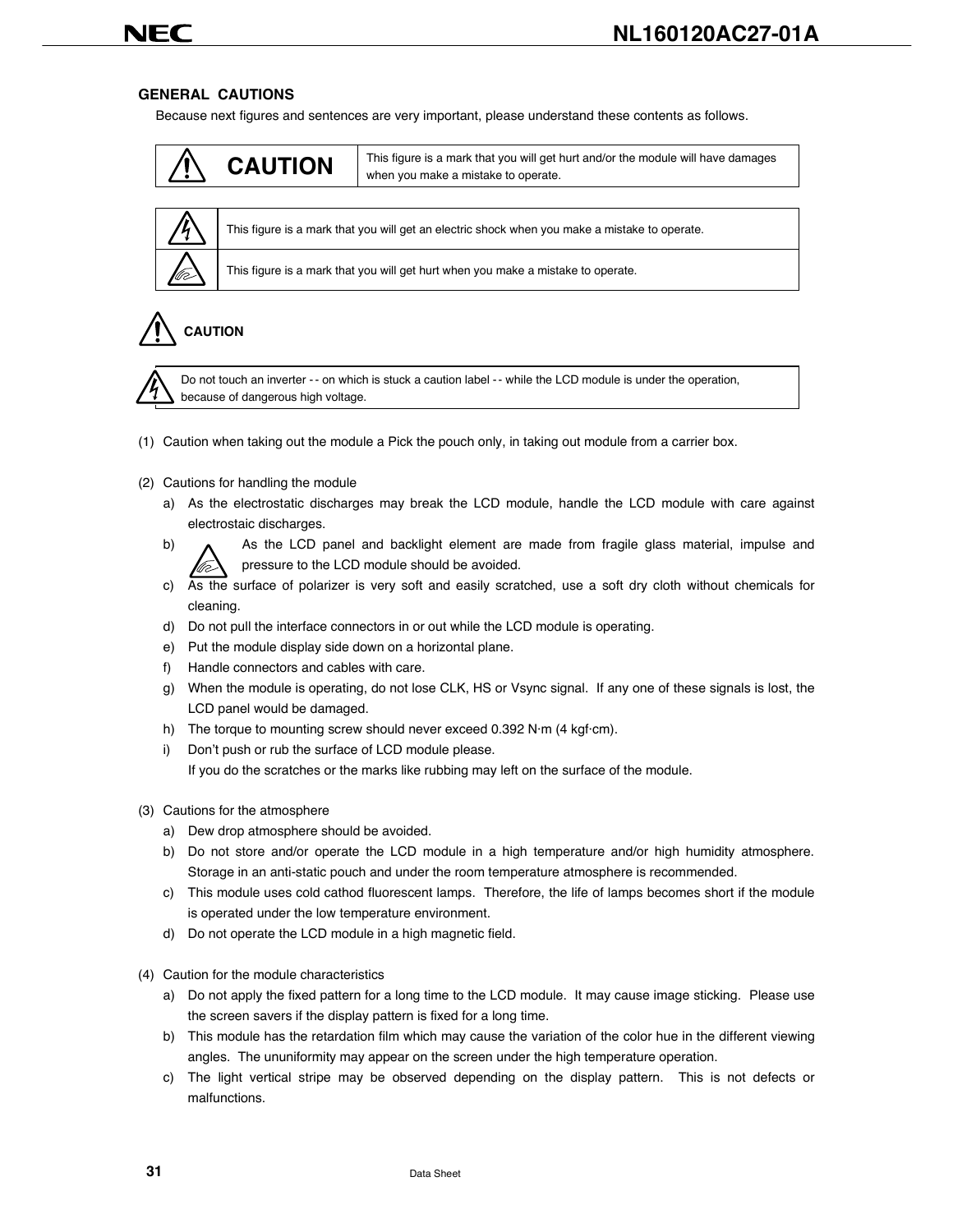d) The noise from the inverter circuit may be observed in the luminance control mode. This is not defects or malfunctions.

### (5) Other cautions

NEC

- a) Do not disassemble and/or reassemble LCD module.
- b) Do not readjust any variable resistors or switches in the module.
- c) When returning the module for repair or etc., please pack the module properly to avoid any damages. We recommend using the original shipping packages.
- d) In case that the scan converter is used to convert VGA signal to NTSC, it is recommended using the framememory type, not the line-memory.

Liquid Crystal Display has the following specific characteristics. There are not defects nor malfunctions.

The optical characteristics of this module may be affected by the ambient temperature. This module has cold cathode tube for backlight. Optical characteristics, like luminance or uniformity, will be changed by the progress in time.

Uneven brightness and/or small spots may be observed depending on different display patterns.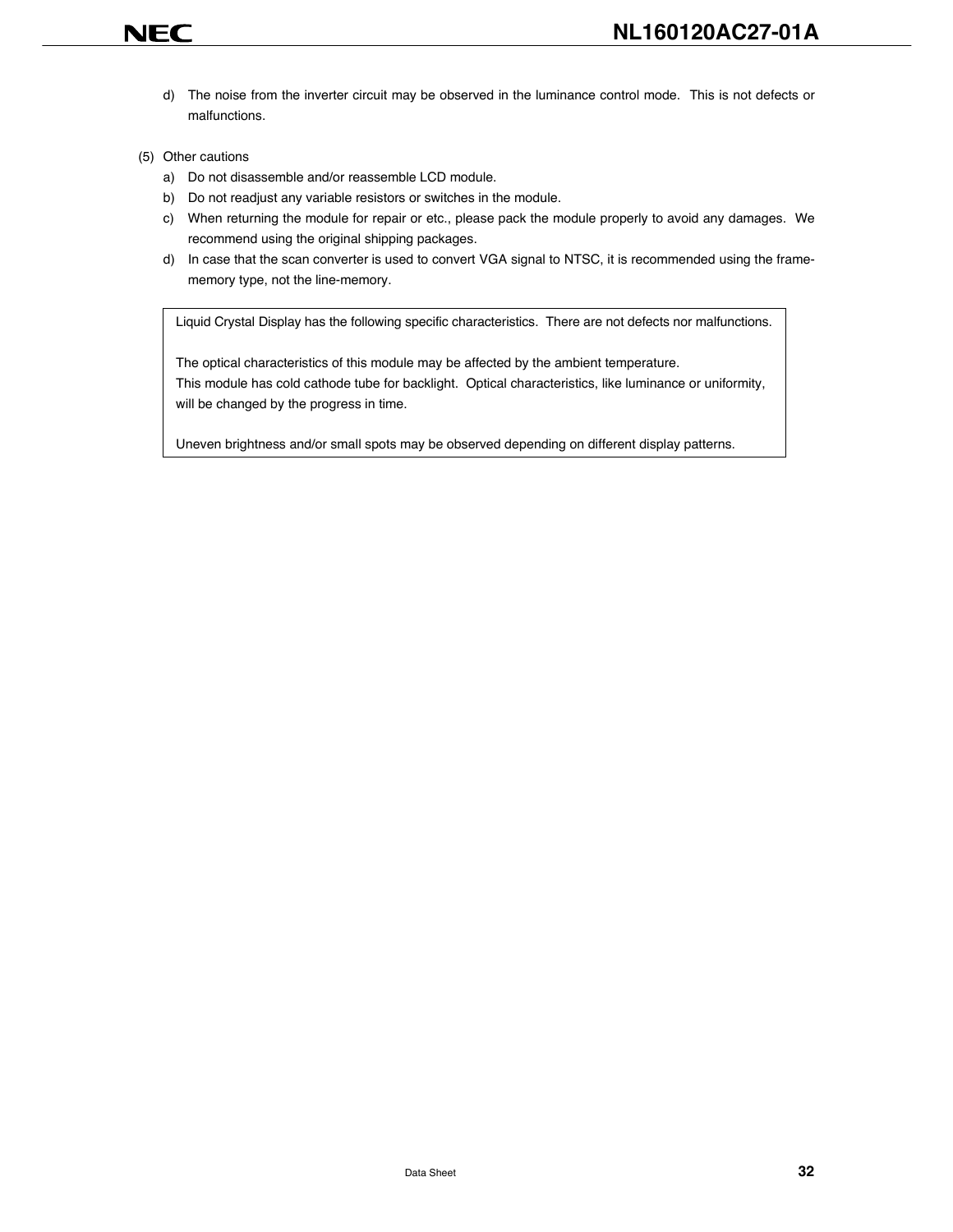# OUTLINE DRAWINGS **OUTLINE DRAWINGS**

Front View (Unit in mm) **Front View (Unit in mm)**

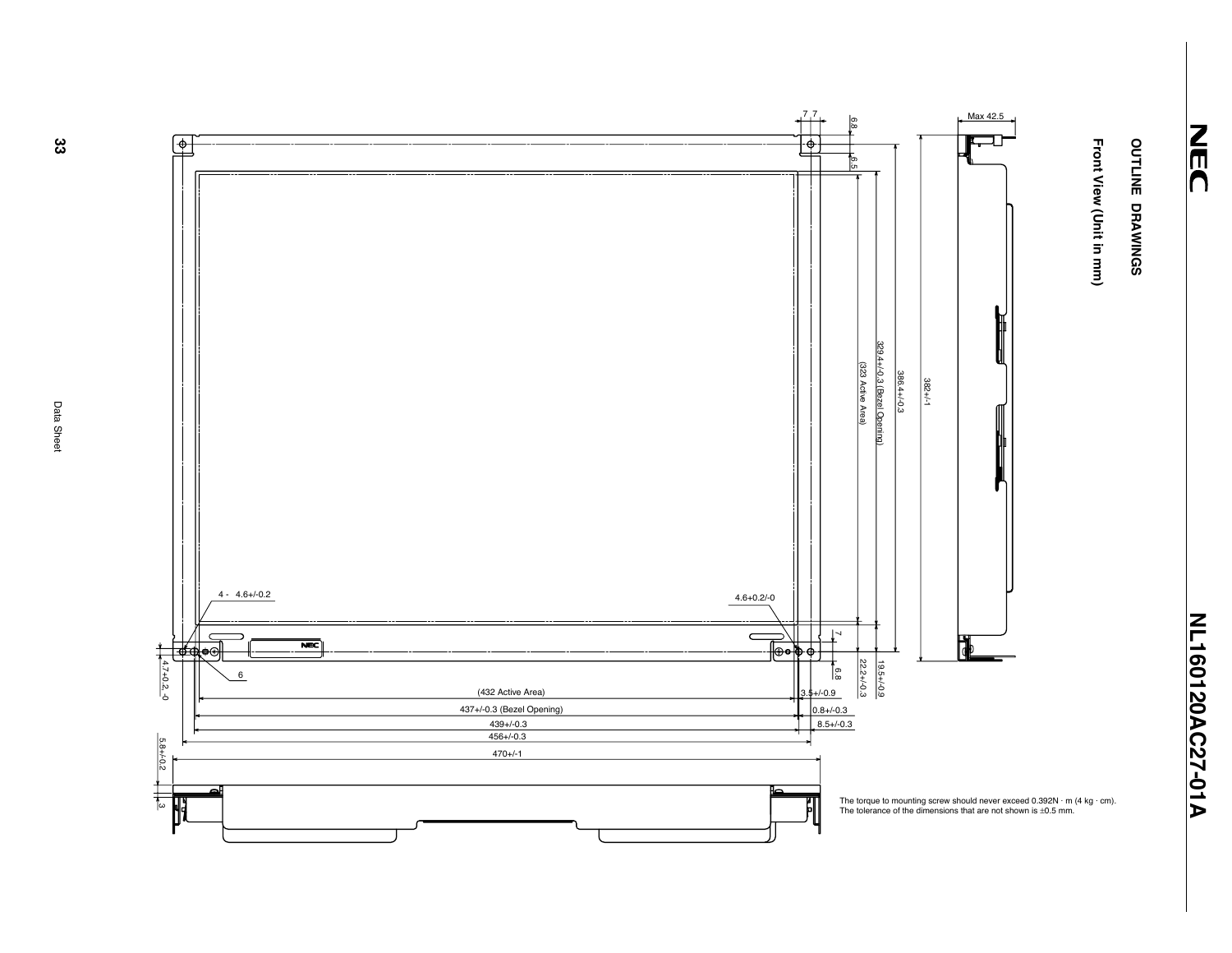# Rear View (Unit in mm) OUTLINE DRAWINGS **OUTLINE DRAWINGS**

**Rear View (Unit in mm)**



\* The tolerances not shown in this drawing are +/- 0.5mm.

Ø

 $\sqrt{ }$ 

 $34$